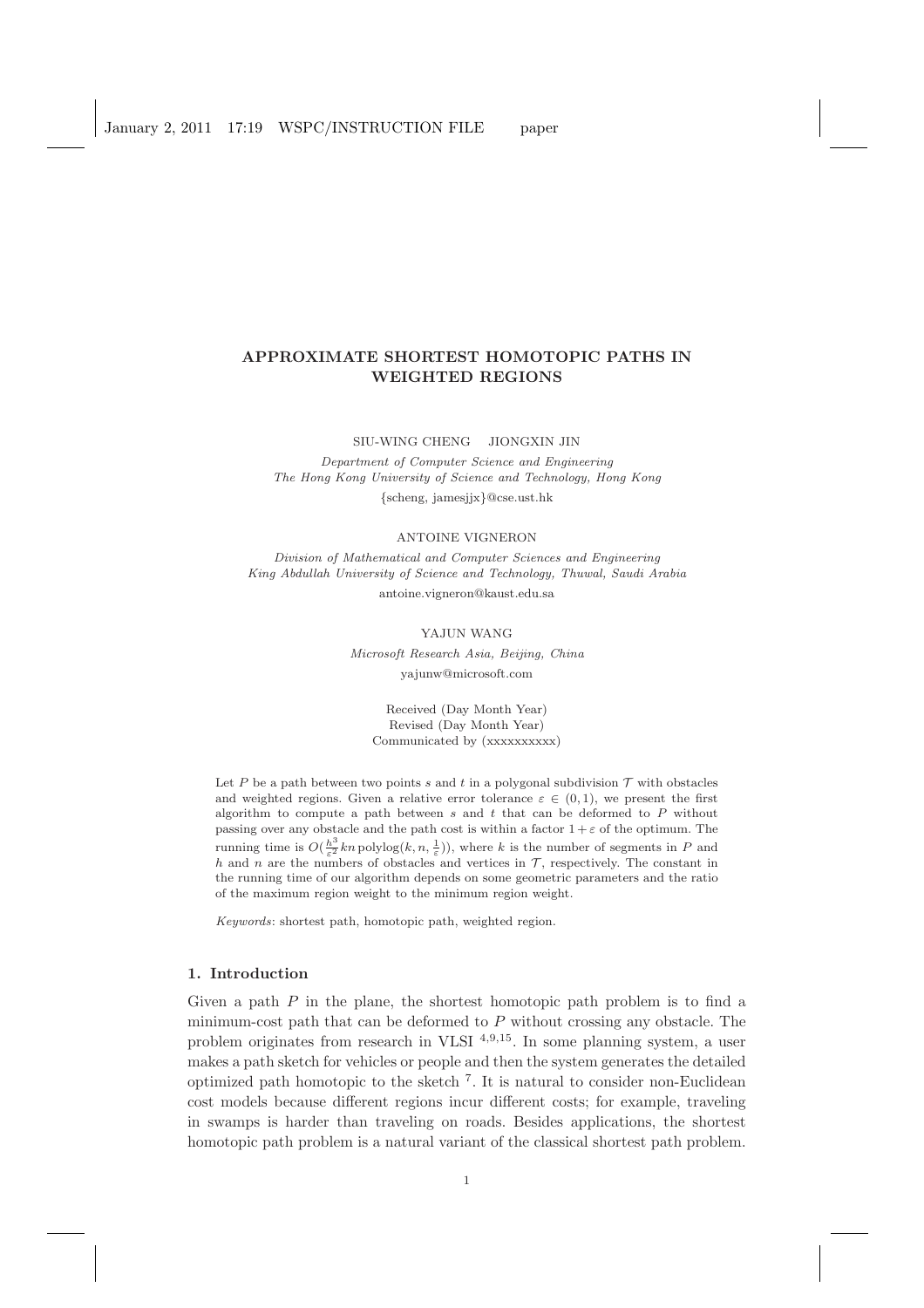With Euclidean cost, the shortest path problem in the plane can be solved in optimal time using the algorithm of Hershberger and Suri  $^{11}$ . Given a homotopy constraint (specified by an input path  $P$  with  $k$  segments), Hershberger and Snoevink showed how to compute the shortest homotopic path in  $O(kn)$  time after triangulating the space, where  $n$  is the number of obstacle vertices  $10$ . Efrat, Kobourov, and Lubiw reduced the running time when P is simple:  $O(k_{\text{out}} + k \log n + n\sqrt{n})$  worstcase time and  $O(k_{\text{out}}+k \log n+n \log^{1+\epsilon} n)$  expected time for any  $\epsilon > 0$ , where  $k_{\text{out}}$  is the output size <sup>5</sup>. Bespamyatnikh improved it further:  $O(k_{\text{out}} + k \log n + n \log^{1+\epsilon} n)$ time when P is simple and  $O(k \log^2 n + n^{2+\epsilon})$  time otherwise <sup>2</sup>.

The *weighted region* model is the first non-Euclidean cost model and there has been much work on it  $1,14,16,17$ . The environment is a polygonal subdivision, each region f has a weight  $w_f$ , and the subpath cost within a region f is  $w_f$  times the subpath length. Computing the exact shortest path seems hard and only approximation algorithms are known so far. The first algorithm of Mitchell and Papadimitriou runs in  $O(n^8 \log \frac{nN\rho}{\varepsilon})$  time, where *n* is the number of subdivision vertices, the vertices have integer coordinates in [0, N], and  $\rho$  is the ratio of the maximum region weight to the minimum region weight  $16$ . Subsequently, other algorithms have been proposed whose running times have a lower dependence on  $n$ . The most notable approach is to compute the shortest path in a graph obtained by discretizing the input subdivision, so as to approximate the true shortest path  $1,17$ . Sun and Reif gave an algorithm that runs in  $O(\frac{n}{\varepsilon} \log \frac{n}{\varepsilon})$  (ime, where the hidden constant depends on some geometric parameters <sup>17</sup>. Aleksandrov et al. achieved the best dependence on n and  $\varepsilon$  with a running time of  $O(\frac{n}{\sqrt{\varepsilon}}\log\frac{n}{\varepsilon}\log\frac{1}{\varepsilon})$ , where the hidden constant depends on  $\rho$  and some geometric parameters <sup>1</sup>. No result is known so far on the shortest homotopic path problem in weighted regions.

The main result in this paper is a  $(1+\varepsilon)$ -approximate shortest homotopic path algorithm for any  $\varepsilon \in (0,1)$  in weighted regions. Let P be a path between two points s and t in a polygonal subdivision  $\mathcal T$  with obstacles and weighted regions. Self-intersections in P are allowed. Given  $\varepsilon \in (0, 1)$ , our algorithm computes a path between  $s$  and  $t$  that can be deformed to  $P$  without passing over any obstacle and the path cost is within a factor  $1 + \varepsilon$  of the optimum. The running time is  $O(\frac{h^3}{\varepsilon^2})$  $\frac{h^3}{\varepsilon^2}$  kn polylog $(k, n, \frac{1}{\varepsilon})$ , where k is the number of segments in P and h and n are the numbers of obstacles and vertices in  $\mathcal{T}$ , respectively. The hidden constant in our running time depends on  $\rho$  and some geometric parameters. These geometric parameters and the dependence on them are of the same kind as in the work of Sun and Reif <sup>17</sup> as we use their result as a subroutine.

### 2. Preliminaries

We denote the input polygonal subdivision by  $\mathcal T$ , which consists of vertices, edges, and polygonal faces. Some polygonal faces are marked as inaccessible and each connected component of inaccessible faces forms an obstacle. The remaining polygonal faces are accessible and they are called the *regions* of  $T$ . Each region  $f$  is associated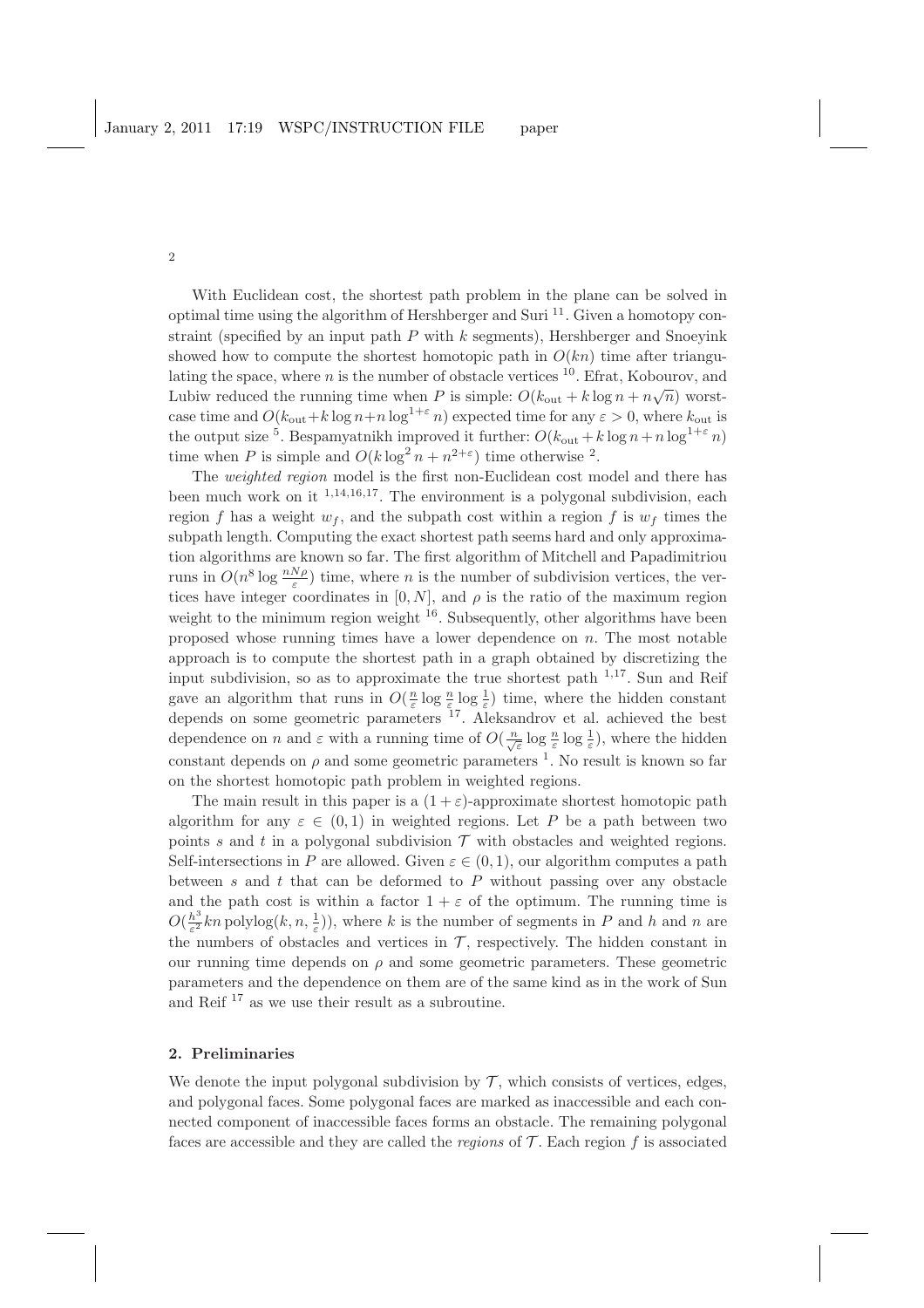with a positive weight  $w_f > 0$ . Without loss of generality, we assume that  $\mathcal T$  is connected, every obstacle is a simple polygon, every region is a triangle, and the minimum region weight is equal to 1. We use  $\rho$  to denote the maximum region weight in  $\mathcal{T}$ .

Consider a line segment  $pq$  and a region f. Let |pq| denote the length of pq. We use int(·) to denote the interior of the operand. If  $\text{int}(pq) \subset \text{int}(f)$  or pq is contained in an edge adjacent to f only, we define  $\cot(\tau(pq)) = w_f |pq|$ . If pq is contained in an edge shared between f and another region g, we define  $\cos \tau (pq) =$  $\min\{w_f, w_g\}$ ·|pq|. A *polygonal path* Q is a polyline in  $\mathcal T$  with finitely many segments. A *link* of  $Q$  is a maximal segment in  $Q$  that lies in a region of  $T$ . An endpoint of a link is called a *node*. We use |Q| to denote the length of Q. We use  $\cos \tau(Q)$  to denote the sum of the costs of its links. Notice that  $|Q| \leq \text{cost}_{\mathcal{T}}(Q) \leq \rho |Q|$ .

We use  $P$  to denote the input polygonal path. We use  $s$  and  $t$  to denote the endpoints of P and we enforce them to be vertices of  $\mathcal T$  by splitting regions if necessary. Two paths with the same endpoints are *homotopic* if one can be deformed to the other without passing over any obstacle.

### 3. Overview

We present a simplified version of our strategy to highlight the main ideas. This simplified strategy cannot be turned into an effective algorithm, for instance, because no algorithm is known for computing an exact shortest path in weighted regions.

We are given a triangulated domain with obstacles, and we want to find a shortest path homotopic to a given input path  $P$ , with endpoints  $s$  and  $t$ . We first need to encode the homotopy of  $P$ . To this end, we build a spanning tree of the obstacles, with an extra edge connecting it to a point  $u_s$  on the outer face of our domain. The edges of this spanning tree are denoted by  $e_1, e_2, \ldots$ . We choose each such edge  $e_i$  to be a shortest path between two points lying on obstacles, or between  $u<sub>s</sub>$  and a point lying on an obstacle.

We follow  $P$  from  $s$  to  $t$  to trace the edges that it crosses as well the crossing directions (determined with respect to an arbitrarily chosen orientation of the  $e_i$ 's). In Fig. 1, the trace is  $\overrightarrow{e_1} \overrightarrow{e_3} \overrightarrow{e_3} \overleftarrow{e_3}$ , where  $\overleftarrow{e_i}$  means crossing  $e_i$  from right to left and  $\vec{e}_i$  means crossing  $e_i$  from left to right. We call it the *crossing sequence* of P. If  $\overleftarrow{e_i}$  and  $\overrightarrow{e_i}$  appear consecutively in the crossing sequence, we can cancel them. This corresponds to making a shortcut along  $e_i$  between the two crossings as illustrated in Fig. 1. The important point is that the above cancellation does not change the homotopy of the path. When all cancellations are done, we obtain the *canonical crossing sequence*, a unique encoding of the homotopy of P. Indeed, two paths P and Q with the same endpoints are homotopic iff their canonical crossing sequences are identical.

Since the tree edges are shortest paths, a shortcut (canceling two adjacent symbols in the crossing sequence) does not increase the path cost. This is ideal because it means that for any path  $P$ , there is a shortest path  $P^*$  homotopic to  $P$  that crosses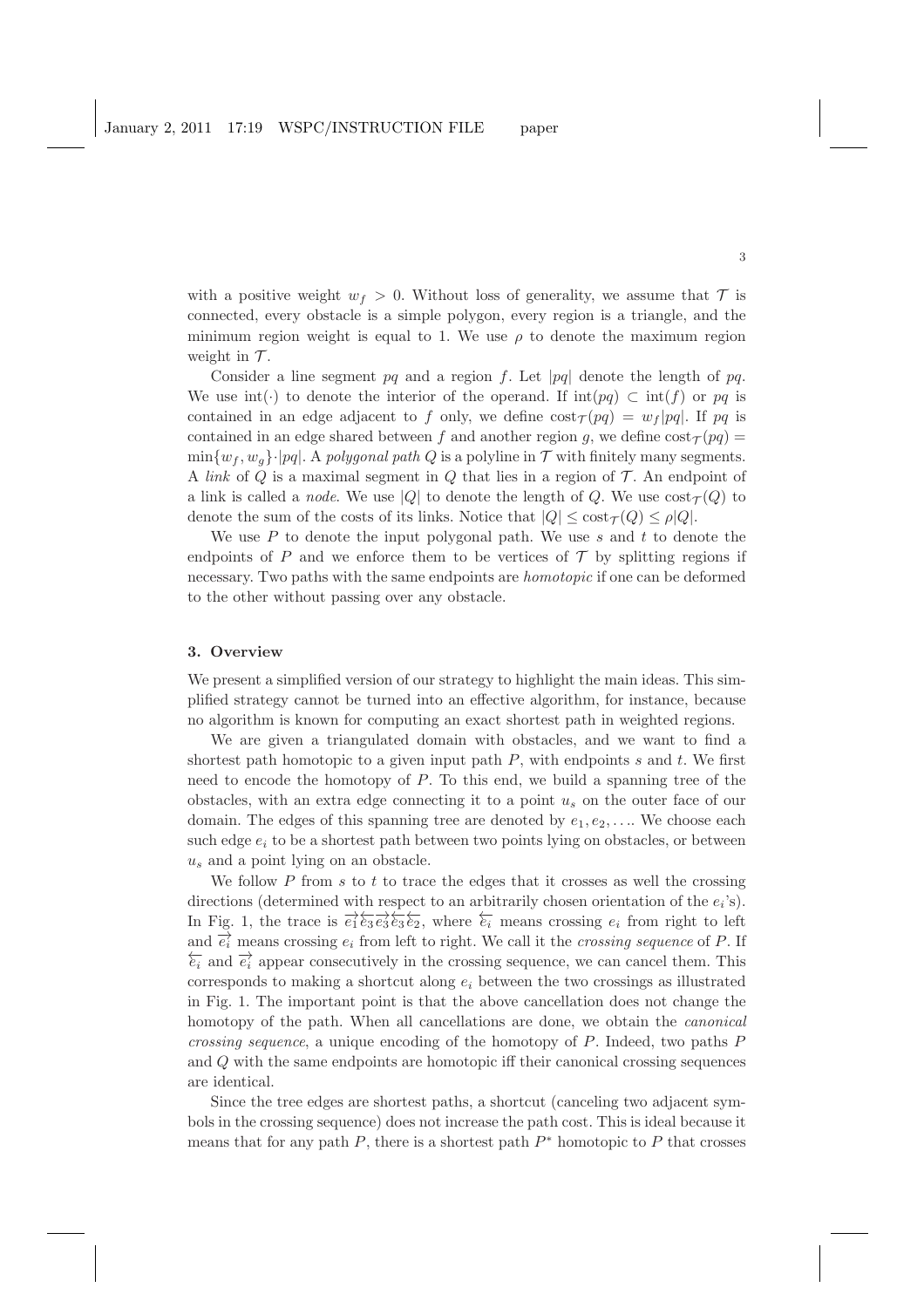

Fig. 1. The obstacles are shaded. After canceling one  $\overline{\epsilon_3}$  and one  $\overline{\epsilon_3}$ , the path P becomes a new path  $P'$  that crosses the edge  $e_3$  once.

the spanning tree as dictated by the canonical crossing sequence of  $P$ . The path  $P^*$ makes no redundant crossings. A natural approach to compute such a shortest path is as follows. Assume that the canonical crossing sequence starts with  $\overrightarrow{e_1} \overleftarrow{e_3} \overleftarrow{e_2} \ldots$ We know that  $P^*$  will first reach  $e_1$  from the left. As we do not know at which point of  $e_1$  it arrives, we can discretize  $e_1$  by placing many vertices along it. For each of these vertices, we compute an approximate shortest path from s, treating the edges  $e_i$  of our tree as obstacles. As these paths avoid our spanning tree, they lie in a simply connected region, so we do not need to consider their homotopy class. Thus, we can apply known algorithms for approximate shortest paths in weighted regions.

After crossing  $e_1$ , we know that  $P^*$  will reach  $e_3$  from the right. So we perform a second round of approximate shortest paths computation (where the paths are not allowed to cross our spanning tree). We perform this computation with multiple sources, each source being one of the vertices placed on  $e_1$ , and each such vertex having an additive weight which is the approximate shortest distance from s to this vertex. The target points, again, are the vertices placed densely along  $e_3$ . We repeat this process for each symbol in the canonical crossing sequence, and we obtain an approximate shortest path homotopic to P.

Our actual algorithm follows similar ideas, but there are important differences as we face several difficulties. The most obvious one is that no algorithm is known for computing an exact shortest path in weighted regions. Second, the spanning tree calls for repeated shortest path computations in order to connect the obstacles, which is rather wasteful. So we replace the spanning tree above by another tree, the *anchor tree*, which is basically an approximate shortest path tree from u<sup>s</sup> to one vertex of each obstacle. The homotopy encoding is still based on the crossings between P and the anchor tree, but we change it slightly for technical convenience. Since the paths in the anchor tree are not exact shortest paths, we cannot expect a shortest path homotopic to  $P$  to cross the anchor tree exactly as dictated by the canonical crossing sequence. To eliminate the redundant crossings, we have to reroute the optimal path along the anchor tree in the analysis. This demands a careful construction of the anchor tree so that the rerouting error is small. Another major efficiency issue is that we need to keep the canonical crossing sequence short because the running time of our algorithm is directly related to it. Finally, to make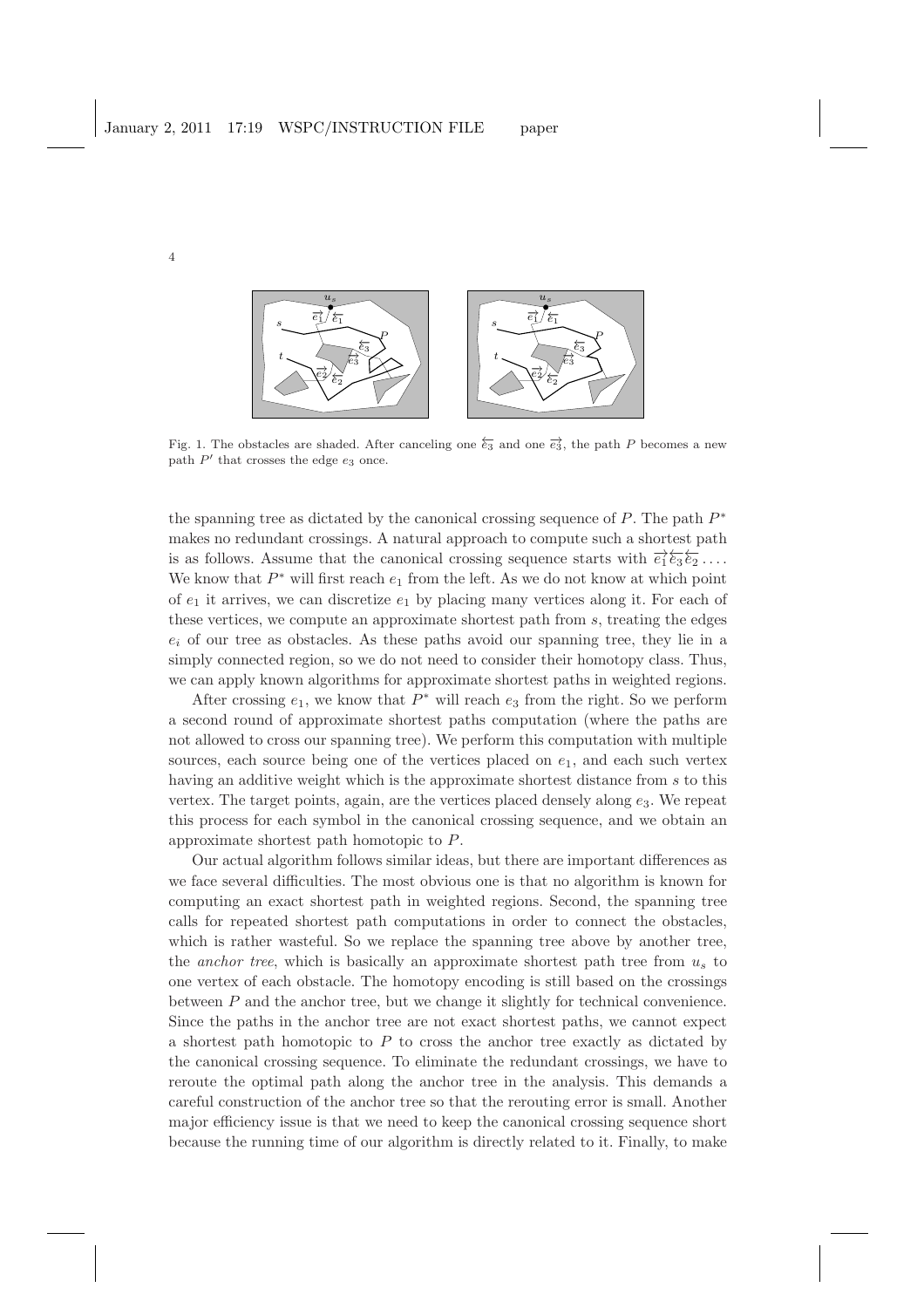our algorithm run faster, we will not discretize the anchor tree. We will still run one round of approximate shortest paths computation for each symbol in the canonical crossing sequence, but in the absence of vertices on the anchor tree, multiple crossings of the anchor tree (instead of just one) may have to be taken at the end of a round. We need to do this quickly while conforming to the canonical crossing sequence. The rest of this paper explains how to handle these difficulties.

### 4. The subdivision S and the graph  $H_{\varepsilon}$

We introduce a graph  $H_{\varepsilon}$  which is the discretization of some subset of  $\mathcal T$  based on the scheme of Sun and Reif <sup>17</sup>. We briefly review their construction below. Given a subdivision  $K$  with triangular regions, Sun and Reif place  $O(\frac{1}{\varepsilon} \log \frac{1}{\varepsilon})$  Steiner points on each edge of  $K$ , where the hidden constant depends on some geometric parameters. The vertices of  $K$  and these Steiner points form the vertex set of a graph which we denote by  $G_{\varepsilon}(\mathcal{K})$ . Every two vertices p and q of  $G_{\varepsilon}(\mathcal{K})$  on the boundary of a region are connected by the edge  $pq$  with weight  $\cos \chi (pq)$ . There are  $O(\frac{1}{\varepsilon}|\mathcal{K}|\log \frac{1}{\varepsilon})$  vertices and  $O(\frac{1}{\varepsilon^2}|\mathcal{K}|\log^2 \frac{1}{\varepsilon})$  edges in  $G_{\varepsilon}(\mathcal{K})$ . So Dijkstra's algorithm returns a shortest path or a shortest path tree in  $G_{\varepsilon}(\mathcal{K})$  in  $O(\frac{1}{\varepsilon^2}|\mathcal{K}| \log \frac{|\mathcal{K}|}{\varepsilon} \log \frac{1}{\varepsilon})$ time <sup>8</sup>. A shortest path in  $G_{\varepsilon}(\mathcal{K})$  is a  $(1+\varepsilon)$ -approximate shortest path in  $\mathcal{K}$ . Sun and Reif gave a faster shortest path algorithm that avoids generating the edges of  $G_{\varepsilon}(\mathcal{K})$ , but we do not need this as other tasks will prove to be more time-consuming. Aleksandrov et al. has a related construction, which places Steiner points in the interior of each triangle<sup>1</sup>. It has better dependence on  $\varepsilon$ , but we cannot use it due to some technical difficulties.

The graph  $H_{\varepsilon}$  is  $G_{\varepsilon}(\mathcal{S})$  for some refinement S of a subset of T. We will run multiple rounds of Dijkstra's algorithm on a subgraph  $H_{\text{alg}}$  of  $H_{\varepsilon}$  to generate the  $(1 + \varepsilon)$ -approximate shortest homotopic path. A dense enough discretization is sufficient for this purpose. We will use another subgraph  $H_{\text{fen}}$  of  $H_{\varepsilon}$  to compute the anchor tree for encoding the homotopy of  $P$ . This requires  $H_{\text{fen}}$  to have some extra properties as we explain later in this section. Although  $H_{\text{alg}}$  and  $H_{\text{fen}}$  serve different purposes, the  $(1+\varepsilon)$ -approximate shortest homotopic path (in  $H_{\text{alg}}$ ) has to interact with the anchor tree (in  $H_{\text{fen}}$ ), i.e., cross it. The relations among  $H_{\varepsilon}$ ,  $H_{\text{alg}}$ , and  $H_{\text{fen}}$ facilitate the analysis.

Let  $L_{st}$  denote the length of a minimum-length path homotopic to P. Let B denote an axis-parallel box centered at s with width  $4\rho L_{st}$ . The cost of the shortest path homotopic to P is between  $L_{st}$  and  $\rho L_{st}$ . So for any  $\varepsilon \in (0,1)$ , the box B contains any  $(1 + \varepsilon)$ -approximate shortest path homotopic to P, which means that only the obstacles inside  $B$  are relevant. The restriction to  $B$  controls the costs of the paths in the anchor tree, which helps to bound the length of the canonical crossing sequence of P.

For each obstacle inside B, we pick one of its vertices to be an *anchor*. We compute the *anchor triangulation*, a triangulation of the anchors as well as the four corners of B. We superimpose the anchor triangulation on  $B \cap \mathcal{T}$  to obtain a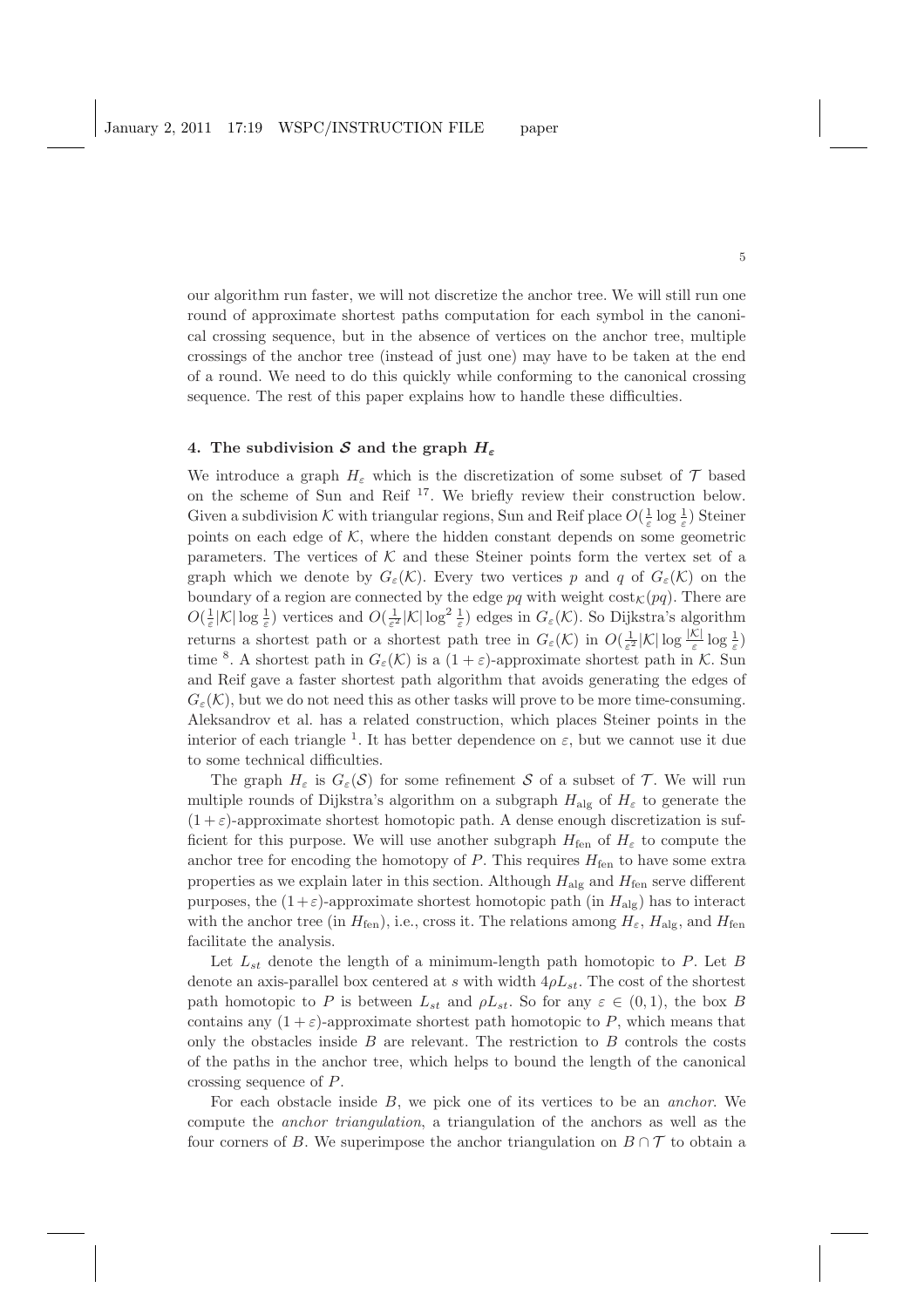

Fig. 2. The obstacles are shaded. We ignore the box  $B$  for simplicity. In (a), the black dots denote the anchors and the dashed segments form the anchor triangulation. In (b), the circles have radii  $\delta_{\text{fen}}$  and the white dots are the extra vertices inserted.

subdivision  $\mathcal{T}'$ . Notice that an anchor triangulation edge may be split into several edges in  $\mathcal{T}'$  by the obstacles and the edges of  $B \cap \mathcal{T}$ . Fig. 2(a) gives an illustration. The anchor triangulation edges provide shortcuts in  $\mathcal{T}'$  that one can take in building the anchor tree. This controls the length of the canonical crossing sequence of P.

We also need to prevent any path in the anchor tree from spiraling around the obstacles in order to keep the canonical crossing sequence of  $P$  short. For this purpose, for each edge  $uv$  in the anchor triangulation, the subset of  $uv$  within a distance  $\delta_{\text{fen}} = \varepsilon L_{st} / \Theta(\rho k n)^{O(1)}$  from u or v plays a special role in building the anchor tree. (We do not allow the tree to cross it.) Either this subset consists of two segments  $ux$  and  $vy$  or it is the whole edge  $uv$ . In the former case, we insert x and y as extra vertices into  $\mathcal{T}'$  if they do not fall inside obstacles. Fig. 2(b) shows an example. The exact value of  $\delta_{\text{fen}}$  will be specified in the proof of our main result Theorem 7.1.

Finally, the subdivision  $S$  is the refinement of  $T'$  so that all regions become triangles. Without loss of generality, we assume that  $S$  is connected. It has  $O(hn)$  vertices and  $O(hn)$  edges. We construct the graph  $H_{\varepsilon}$  as  $G_{\varepsilon}(\mathcal{S})$ , which has  $O(\frac{h}{\varepsilon}n\log\frac{1}{\varepsilon})$ vertices and  $O(\frac{h}{\varepsilon^2} n \log^2 \frac{1}{\varepsilon})$  edges.

#### 5. Anchor tree

We introduce an *anchor tree* A to connect the anchors. The crossings between A and P will be used to encode the homotopy of P. Let  $u_s$  be a highest vertex in S. The anchor tree  $A$  consists of two parts, a non-self-intersecting subtree in  $S$  that is rooted at  $u_s$  and spans all anchors, and a ray that shoots upward from  $u_s$  to infinity. So  $A$  is a rooted tree with the root at vertical infinity.

Let  $a_1, a_2, \ldots, a_h$  be the enumeration of anchors in A in post-order. Let  $\alpha_i$ denote the directed tree path in  $A$  from  $a_i$  to vertical infinity. Although the paths  $\alpha_1, \alpha_2, \ldots$  may overlap, we view them as non-crossing and side by side. Fig. 3(a) shows an example. The *crossing sequence* of P is built by traversing P from s to t, appending a symbol  $\overleftarrow{a_i}$  or  $\overrightarrow{a_i}$  whenever P crosses  $\alpha_i$ . We append  $\overrightarrow{a_i}$  if  $\alpha_i$  is crossed from left to right with respect to its direction. We append  $\overleftarrow{a_i}$  otherwise. Fig. 3(b)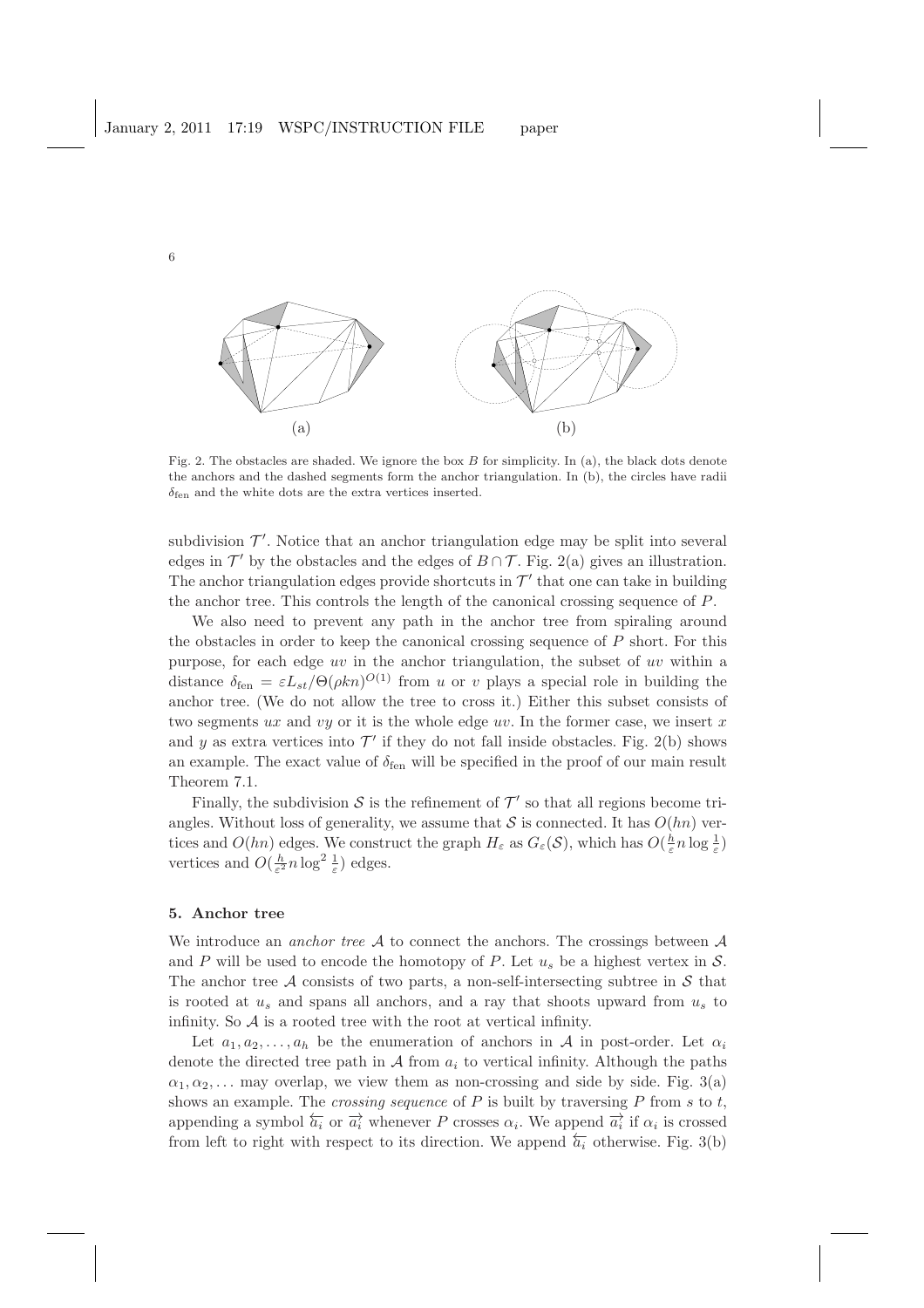$a_1$ 



7

Fig. 3. In (b), the crossing sequence of the solid path is  $\overrightarrow{a_1} \overrightarrow{a_2} \overrightarrow{a_3} \overrightarrow{a_4} \overrightarrow{a_5} \overrightarrow{a_5} \overrightarrow{a_4} \overrightarrow{a_3} \overrightarrow{a_3} \overrightarrow{a_3} \overrightarrow{a_3} \overrightarrow{a_4} \overrightarrow{a_5}$ . It can be reduced to the crossing sequence  $\overrightarrow{a_1} \overrightarrow{a_2} \overrightarrow{a_3} \overrightarrow{a_4} \overrightarrow{a_5}$  of the dashed path.



Fig. 4. The shaded regions are obstacles. We ignore the box  $B$  for simplicity. In (a), the black dots denote the anchors, the dashed segments form the anchor triangulation, and the dashed circles have radii  $\delta_{\text{fen}}$ . In (b), the fences are shown as bold segments and the refined subdivision is S. Notice that a fence may consist of several edges of  $S$ .

shows an example. If  $\overleftarrow{a_i}$  and  $\overrightarrow{a_i}$  are adjacent in the crossing sequence, we can cancel them. It corresponds to a path deformation that does not pass over any obstacle. Repeating until no other symbol can be deleted gives the unique *canonical crossing sequence* as implied by Lemma 5.1 below. Cabello et al.<sup>3</sup> used vertical lines though obstacles to define the crossing sequence when the path cost is its length. The anchor tree generalizes this idea. The same idea of using a tree to encode homotopy was also used by Kaufmann and Mehlhorn <sup>13</sup>. For completeness, we include a proof of Lemma 5.1 in the appendix.

Lemma 5.1. *Let* H *denote* R <sup>2</sup> *minus the obstacles with anchors. Two paths in* H *with the same endpoints are homotopic if and only if their canonical crossing sequences are identical.*

We construct the subtree of A rooted at  $u_s$  as a shortest path tree in some subgraph of  $H_{\varepsilon}$  as follows. For edge uv of the anchor triangulation, the subset of uv within a distance  $\delta_{\text{fen}}$  from u or v consists of collinear edges in S. Due to obstacles, these collinear edges may form several connected components and we call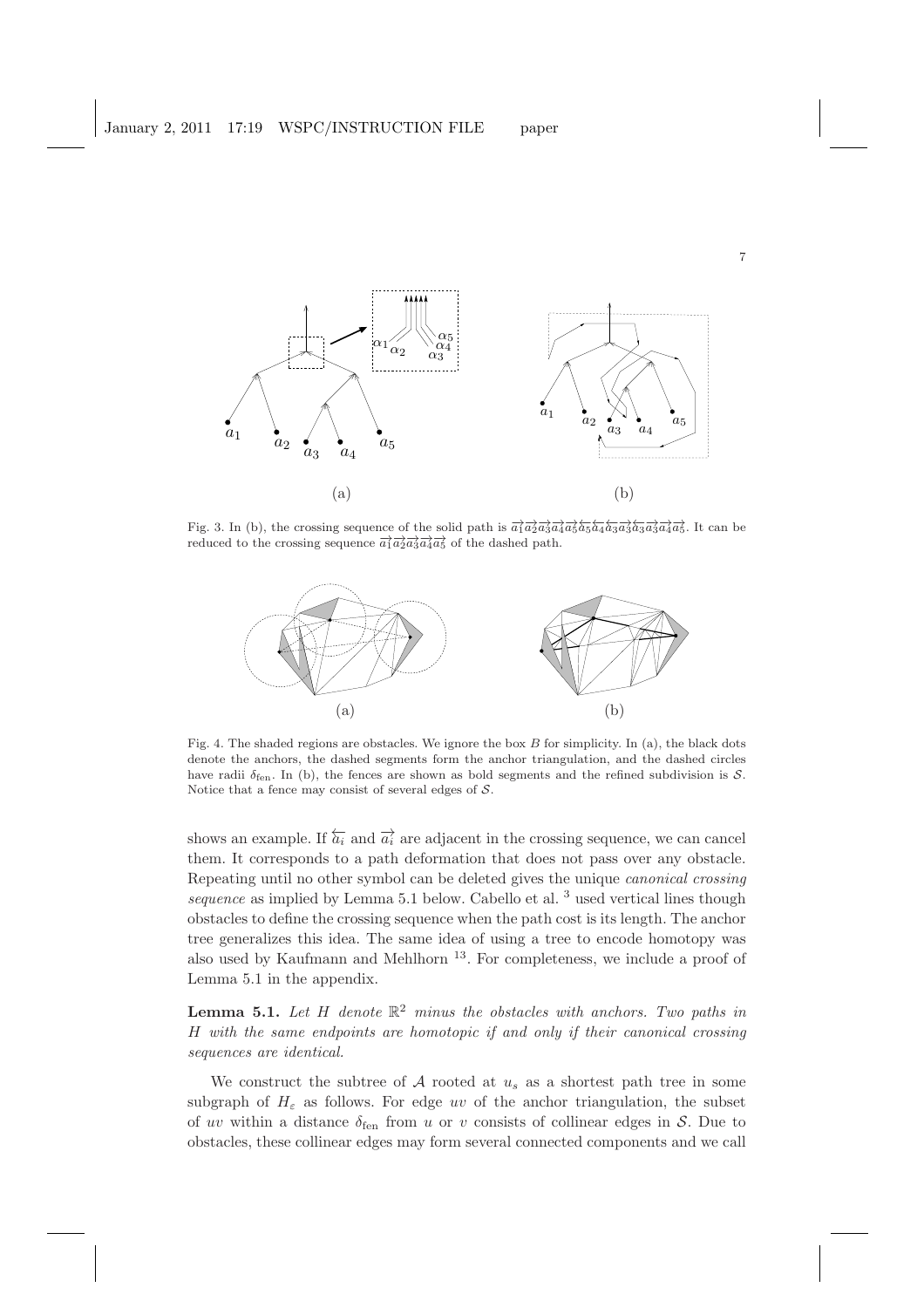each connected component a *fence*. Fig. 4 shows an example. To keep the canonical crossing sequence of  $P$  short, we should prevent any path in  $\mathcal A$  from spiraling around the obstacles and hence anchors. We achieve this by making the interior of fences impenetrable. This is easily done by splitting some vertices of  $H_{\varepsilon}$  as follows. We split every vertex  $v$  of  $S$  in the interior of a fence into two copies, one on each side of the fence, and these two copies are not connected. Any edge incident to v is made incident to the copy of  $v$  on the same side of the fence. Notice that one can still pass through a fence at its endpoints. We use  $H_{\text{fen}}$  to denote the resulting graph, which is like a subgraph of  $H_{\varepsilon}$  in the sense that every edge in  $H_{\text{fen}}$  is contained in  $H_{\varepsilon}$ . We compute the subtree of A rooted at  $u_s$  as the shortest path tree in  $H_{\text{fen}}$ from  $u_s$  to all anchors. The next result states several properties of  $\mathcal{A}$ .

**Lemma 5.2.** A does not intersect itself, has  $O(\frac{h}{\varepsilon} n \log \frac{1}{\varepsilon})$  size, and can be computed  $\int \lim_{\epsilon \to 0} O(\frac{h}{\epsilon^2} n \log \frac{n}{\epsilon}) \log \frac{1}{\epsilon})$  *time. Let*  $\gamma_i$ ,  $i \in [1, h]$ , *denote the paths in* A *between*  $u_s$  *and the anchors.*

- (i)  $\cot \tau(\gamma_i) = O(\rho^2 n L_{st}).$
- (ii) *The subpath of*  $\gamma_i$  *between any two nodes* p and q *has cost at most*  $d_{pq}$  +  $O(\rho h \delta_{\text{fen}})$ *, where*  $d_{pq}$  *is the shortest path cost in*  $H_{\varepsilon}$  *between* p *and* q.
- (iii) Let y be a crossing point between  $\gamma_i$  and an edge vw of the anchor triangula*tion. If*  $|vy| < \delta_{\text{fen}}$ *, then y lies on an obstacle.*
- (iv) *Suppose that*  $\gamma_i$  *intersects an edge of the anchor triangulation at two points* x *and* y. If xy does not intersect any obstacle, the subpath of  $\gamma_i$  between x and y has cost at most  $\cos(\tau(xy))$ .

*Proof.* Since A is a shortest path tree in  $H_{\text{fen}}$ , if two edges  $pq$  and  $p'q'$  of A indeed cross each other, they must do so inside a region of  $S$ . Thus,  $pq$  and  $p'q'$  are the diagonals of a convex quadrilateral inside this region. But then replacing  $pq$  and  $p'q'$  by  $pp'$  and  $qq'$  would shorten some paths in  $A$ , a contradiction. The size of  $A$ follow from the previous discussion.

Consider (i). A geodesic path in S from  $u_s$  to any anchor has  $O(n)$  segments, each with length  $O(\rho L_{st})$ . So the geodesic path has cost  $O(\rho^2 n L_{st})$  and so does  $\gamma_i$ . Consider (ii). The shortest path in  $H_{\varepsilon}$  between p and q may cross a fence  $\ell$ several times and it is easy to reroute around  $\ell$  with detour length  $O(|\ell|)$  and cost  $O(\rho|\ell|)$ . Rerouting around all fences gives a path in  $H_{\text{fen}}$  between p and q, which cannot be shorter than the subpath of  $\gamma_i$  between p and q. The fences form  $O(h)$ collinear groups, each has a total length no more than  $2\delta_{\text{fen}}$ . So the total rerouting error is  $O(\rho h \delta_{\text{fen}})$ . Consider (iii). If  $|vy| < \delta_{\text{fen}}$ , then y lies on a fence. So y is a fence endpoint as  $\gamma_i$  can only cross a fence at its endpoints. By construction, if an endpoint of a fence on vw is at distance less than  $\delta_{\text{fen}}$  from v, this endpoint lies on an obstacle. Consider (iv). Observe that  $xy$  consists of a linear sequence of edges in  $H_{\text{fen}}$ . If (iv) is false, we can shorten  $\gamma_i$  as shown in Fig. 5, a contradiction.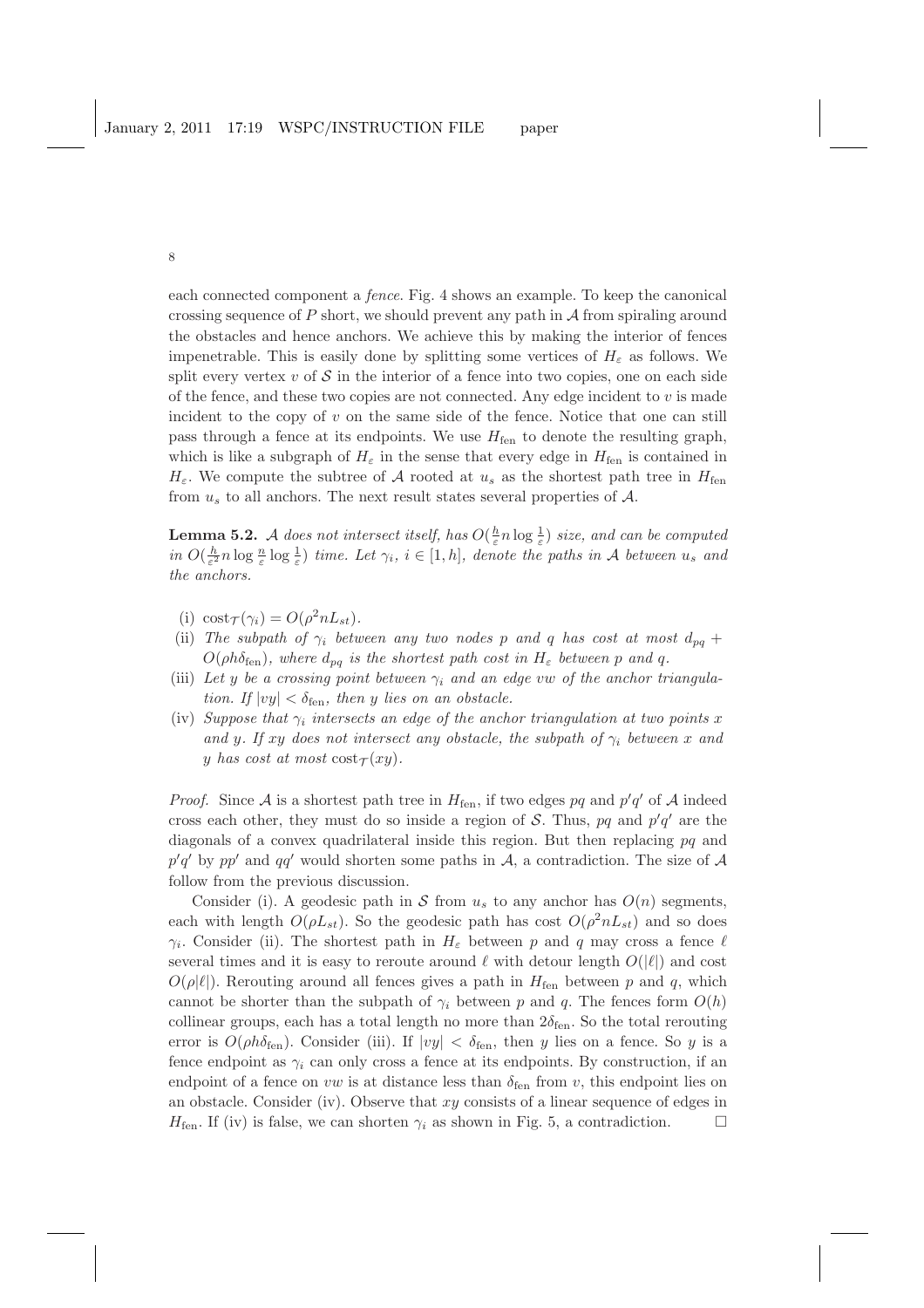

Fig. 5. Rerouting along  $xy$  to shorten  $\gamma_i$ .



Fig. 6. Morph  $xx'$  to follow the dashed curve. This eliminates the crossings x and  $x'$  on the left,  $x$  in the middle, and  $x'$  on the right.

We prove a bound on the length of a canonical crossing sequence that has a low dependence on n and  $\varepsilon$ . This is the key to achieving a running time nearly linear in kn.

**Lemma 5.3.** *The canonical crossing sequence*  $S_P$  *of*  $P$  *has length*  $O(\rho h^2 k \log \frac{\rho k n}{\varepsilon})$ *.* 

*Proof.* We break the k segments in  $P$  at their crossings with the vertical ray in  $A$ . There are at most  $k$  such crossings, so  $P$  is partitioned into at most  $2k$  subsegments such that each subsegment may cross the subtree of  $A$  rooted at  $u_s$  but not the vertical ray. Our strategy is to deform each subsegment and show an  $O(\rho h \log \frac{\rho k n}{\varepsilon})$ bound on the number of crossings between the deformed subsegment and any path from  $u<sub>s</sub>$  to an anchor in A.

Take a subsegment  $\ell$  and a path  $\gamma$  in  $\mathcal A$  from  $u_s$  to an anchor. Let x and  $x'$  be two crossings between  $\ell$  and  $\gamma$  that appear consecutively along  $\gamma$ . The subpath of  $\gamma$ between x and  $x'$  forms a simple cycle with  $xx'$ . If no obstacle lies inside this cycle, we deform  $\ell$  by morphing  $xx'$  to a curve next to the subpath of  $\gamma$  between x and  $x'$  as shown in Fig. 6. This eliminates the crossing x, x', or both. The deformation does not pass over any obstacle as no obstacle lies inside the cycle. So the deformed  $\ell$  is homotopic to  $\ell$ . The deformed  $\ell$  has no new crossing with  $\mathcal A$  because  $xx'$  is replaced by a curve next to a subpath in  $A$ . The choices of x and x' imply that  $\gamma$  does not cross  $\ell$  between x and x'. So the deformed  $\ell$  does not cross itself. We repeat until no more crossings with  $A$  can be eliminated. In general, as the current deformed  $\ell$  is not straight, we need to morph its subpath between the crossings x and  $x'$  instead of the segment  $xx'$ . But the morphings are similar to those in Fig. 6. The next proposition follows by induction.

Proposition 5.1. *Any subsegment* ℓ *can be deformed to a homotopic curve* σ *such that* σ *does not cross itself, and if a path* γ *in* A *from* u<sup>s</sup> *to an anchor crosses*  $\sigma$  *at* x and x' consecutively along  $\gamma$ , then some obstacle lies inside *the cycle formed by the subpaths of*  $\gamma$  *and*  $\sigma$  *between* x *and* x'.

 $\overline{Q}$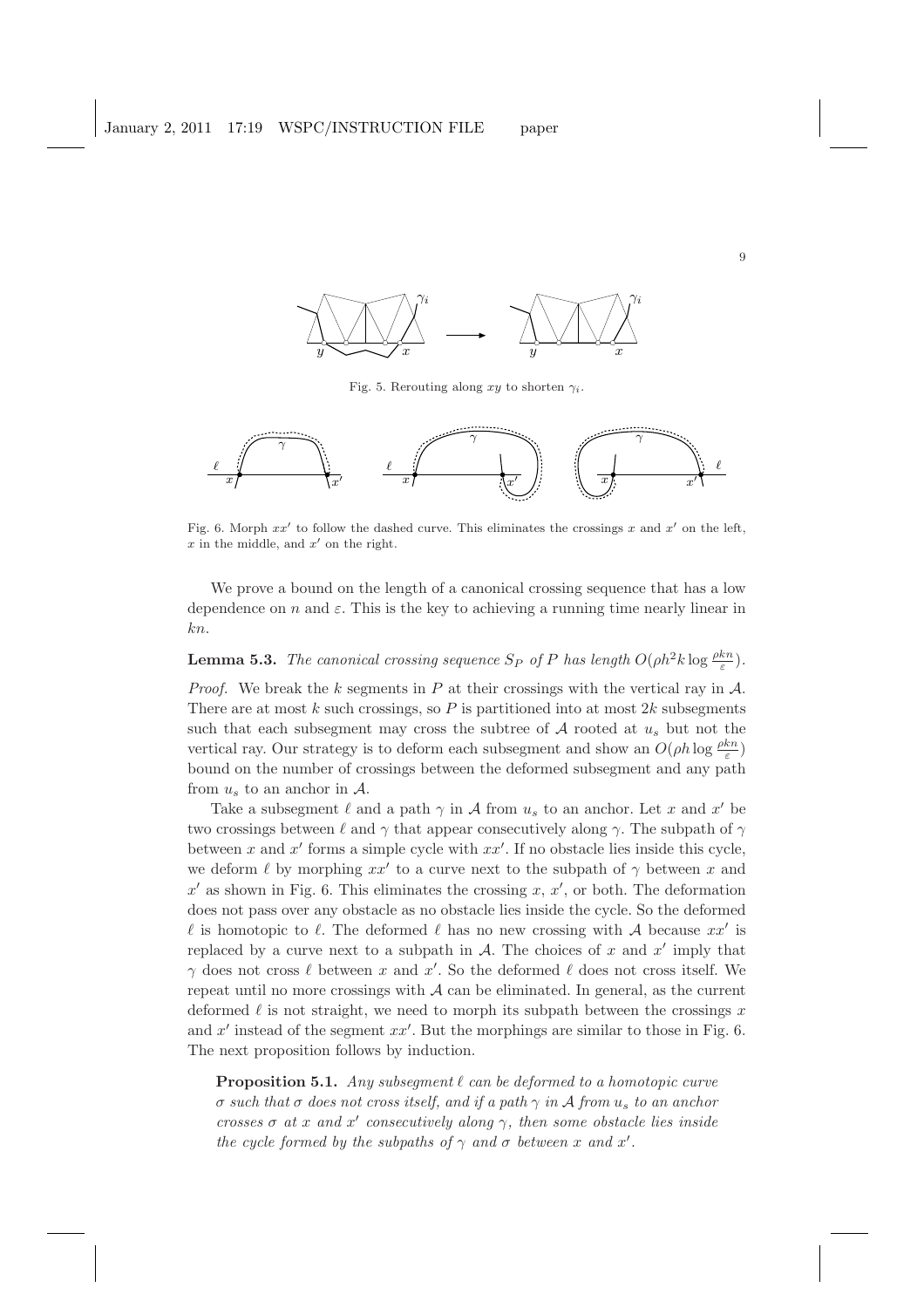Let  $\sigma$  be the curve homotopic to  $\ell$  in Proposition 5.1. Take a path  $\gamma$  in A from  $u_s$  to an anchor. We define  $\gamma(p,q)$  to be the subcurve of  $\gamma$  between two points p and q on it. The subcurve  $\sigma(p,q)$  is similarly defined. Let  $x_1, x_2, \ldots$  denote the crossings between  $\gamma$  and  $\sigma$ . All these crossings lie on  $\ell$ . Consider the set of cycles  $\{C_{ij} =$  $\sigma(x_i, x_j) \cup \gamma(x_i, x_j) : x_i$  and  $x_j$  are consecutive along  $\gamma$ . We order the subscripts of  $C_{ij}$  such that  $u_s$  is closer to  $x_i$  than  $x_j$  along  $\gamma$ . Each cycle  $C_{ij}$  is simple because  $\sigma(x_i, x_j)$  does not cross itself by Proposition 5.1.

Proposition 5.1 allows us to cluster cycles that enclose the same anchors, and cycles in the same cluster are nested. Rotate the plane so that the subsegment  $\ell$ is horizontal. We divide a cluster into a *left-group* and a *right-group*, depending on whether  $x_i$  lies to the left or right of  $x_j$  on  $\ell$ . There are at most 2h left- and right-groups. We show that a left-group has  $O(\rho \log \frac{\rho kn}{\varepsilon})$  cycles as follows. The size of a right-group can be analyzed similarly.

Refer to Fig. 7(a) which illustrates a left-group  $\{C_{i_1j_1}, C_{i_2j_2}, \ldots, C_{i_mj_m}\}$ . There exists an edge e of the anchor triangulation that cuts through all cycles in the leftgroup and ends at some anchor  $\alpha$  inside the innermost cycle. (The existence of  $e$  is ensured because we include the corners of the box  $B$  in the anchor triangulation.) Walk along  $e$  away from  $a$ . Identify the first crossing between  $e$  and each cycle in the left-group. Label these crossings as  $y_1, y_2, \ldots, y_m$  at increasing distances from a. Label the cycles so that  $y_k$  lies on  $C_{i_kj_k}$  for  $k \in [1, m]$ . It follows that  $C_{i_kj_k}$  is nested in  $C_{i_{k+1},j_{k+1}}$  for  $k \in [1, m-1]$ .

**Proposition 5.2.** *For*  $k \in [2, m]$ *, we have*  $|ay_k| \ge (1 + 1/\rho)^{k-2}|ay_2|$ *.* 

*Proof.* By construction,  $y_{k+1}$  is the first crossing between e and  $C_{i_{k+1},i_{k+1}}$ when we walk along  $e$  from the anchor  $a$ . Let  $z_k$  be the last crossing between e and  $C_{i_kj_k}$  before we hit  $y_{k+1}$ . So  $z_ky_{k+1} \subseteq y_ky_{k+1}$ .

We prove the proposition by induction. The base case of  $k = 2$  is trivial. Assume that the proposition is true for some  $k \in [2, m-1]$ . We show that if the proposition is false for  $k + 1$ , it is possible to shortcut the path by connecting  $y_{k+1}$  and  $z_k$ . Suppose that  $x_{i_k}, x_{j_k}, x_{i_{k+1}}$  and  $x_{j_{k+1}}$  appear in this order along  $\gamma$  from  $u_s$ .

Refer to Fig. 7(b). The curve  $\gamma(x_{i_{k+1}}, y_{k+1}) \cup y_{k+1} z_k \cup \gamma(z_k, x_{j_k})$  forms a loop with the horizontal segment  $x_{i_{k+1}}x_{j_k}$  that encloses the anchor a. Thus,  $|\gamma(x_{i_{k+1}}, y_{k+1})| + |z_k y_{k+1}| + |\gamma(z_k, x_{j_k})| \ge |ay_{k+1}|$ , which implies that

$$
|\gamma(x_{i_{k+1}}, y_{k+1})| + |\gamma(z_k, x_{j_k})| \ge |ay_k|.
$$
\n(5.1)

Recall the assumption that  $x_{i_k}$ ,  $x_{j_k}$ ,  $x_{i_{k+1}}$  and  $x_{j_{k+1}}$  appear in this order along  $\gamma$  from  $u_s$ . Thus,

$$
\gamma(z_k, x_{j_k}) \cup \gamma(x_{i_{k+1}}, y_{k+1}) \subset \gamma(z_k, y_{k+1}). \tag{5.2}
$$

The segment  $y_{k+1}z_k$  is sandwiched between  $C_{i_{k+1}j_{k+1}}$  and  $C_{i_kj_k}$ , which enclose the same set of anchors. Thus,  $y_{k+1}z_k$  does not intersect any obstacle and Lemma 5.2(iv) is applicable. It implies that the cost of  $\gamma(z_k, y_{k+1})$  is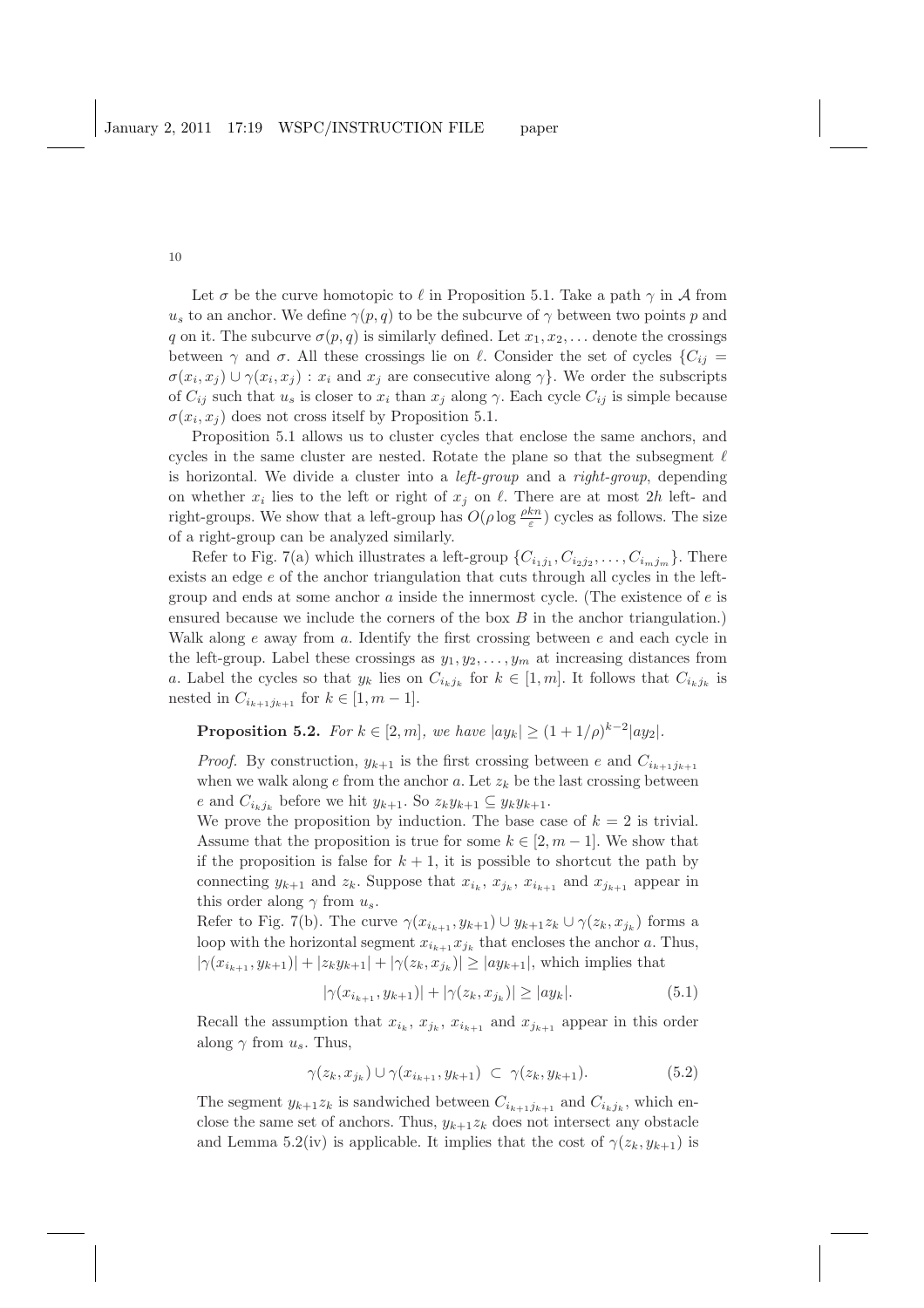

Fig. 7. (a) The shaded triangles are obstacles. The dashed line denotes ℓ. The polygonal curve denotes  $\sigma$ . The bold curves denote  $\gamma(x_{i_1}, x_{j_1}), \gamma(x_{i_2}, x_{j_2}),$  and  $\gamma(x_{i_3}, x_{j_3}).$  (b) The segment  $z_k y_{k+1}$ does not intersect any obstacle.

at most  $\text{cost}_{\mathcal{T}}(z_ky_{k+1}) \leq \rho |z_ky_{k+1}|$ . Combining this inequality with (5.1) and (5.2), we obtain  $|z_k y_{k+1}| \ge |a y_k|/\rho$ . By a similar argument, we obtain the same inequality when  $x_{i_{k+1}}, x_{j_{k+1}}, x_{i_k}$ , and  $x_{j_k}$  appear in this order along  $\gamma$  from  $u_s$ . Hence,  $|ay_{k+1}| = |ay_k| + |y_ky_{k+1}| \ge |ay_k| + |z_ky_{k+1}| \ge$ <br>(1+1/*o*)|*ay*<sub>1</sub>| which is at least  $(1+1/a)^{k-1}|ay_0|$  by induction  $(1+1/\rho)|ay_k|$ , which is at least  $(1+1/\rho)^{k-1}|ay_2|$  by induction.

We claim that  $|ay_2| \ge \delta_{\text{fen}}$ . If not, Lemma 5.2(iii) implies that  $y_2$  lies on an obstacle, which must be sandwiched between  $C_{i_1j_1}$  and  $C_{i_2j_2}$  or between  $C_{i_2j_2}$  and  $C_{i_3j_3}$ . This is a contradiction because the cycles in the left-group enclose the same set of anchors. By Proposition 5.2,  $(1+1/\rho)^{m-2}\delta_{\text{fen}} \leq (1+1/\rho)^{m-2}|ay_2| \leq |ay_m|$ . As  $ay_m$  lies inside the box  $\beta$  enclosing the subdivision  $\beta$  and the graph  $H_{\text{fen}}$ ,  $|ay_m|$  is at most the length of the diagonal of  $\mathcal{B}$ , which is  $O(\rho L_{st})$ . Thus,  $m =$  $O(\frac{1}{\log(1+1/\rho)}\log \frac{\rho L_{st}}{\delta_{\text{fen}}}) = O(\rho \log \frac{\rho L_{st}}{\delta_{\text{fen}}}) = O(\rho \log \frac{\rho k n}{\varepsilon})$  as  $\delta_{\text{fen}} = \varepsilon L_{st}/\Theta(\rho k n)^{O(1)}$ .

Since there are at most 2h groups of cycles and h paths in  $A$ , the number of canonical crossings between A and  $\ell$  is  $O(\rho h^2 \log \frac{\rho k n}{\varepsilon})$ . As P has k segments, the canonical crossing sequence length becomes  $O(\rho h^2 k \log \frac{\rho k n}{\varepsilon})$  $\Box$ 

### 6. Rerouting along  $\mathcal A$

Our algorithm will run  $|S_P| + 1$  rounds of shortest path computation starting from the source s in a subgraph of  $H_{\varepsilon}$ . In each round, A is treated as an obstacle. At the end of each round, we cross  $A$  in a way compatible with the remaining symbols in  $S_P$ . We reroute the optimum along A in the analysis so that the structure of the rerouted optimum is similar to ours. So our path is as short as the rerouted optimum. It is thus important to to bound the rerouting error. In this section, we explain the rerouting for a path Q in  $H_{\varepsilon}$  with canonical crossing sequence  $S_Q$ .

Split Q into a concatenation of subpaths and edges  $Q_1 \cdot u_1v_1 \cdot Q_2 \cdot u_2v_2 \cdots$ such that each subpath  $Q_i$  has no canonical crossing and each  $u_i v_i$  crosses A at one or more canonical crossings in  $S_Q$ . In the following, we describe successive conversions of  $Q_i$ ,  $Q_i \rightarrow Q_i^1 \rightarrow Q_i^2 \rightarrow Q_i^3$ , such that  $Q_i^3$  and  $Q_i$  are homotopic.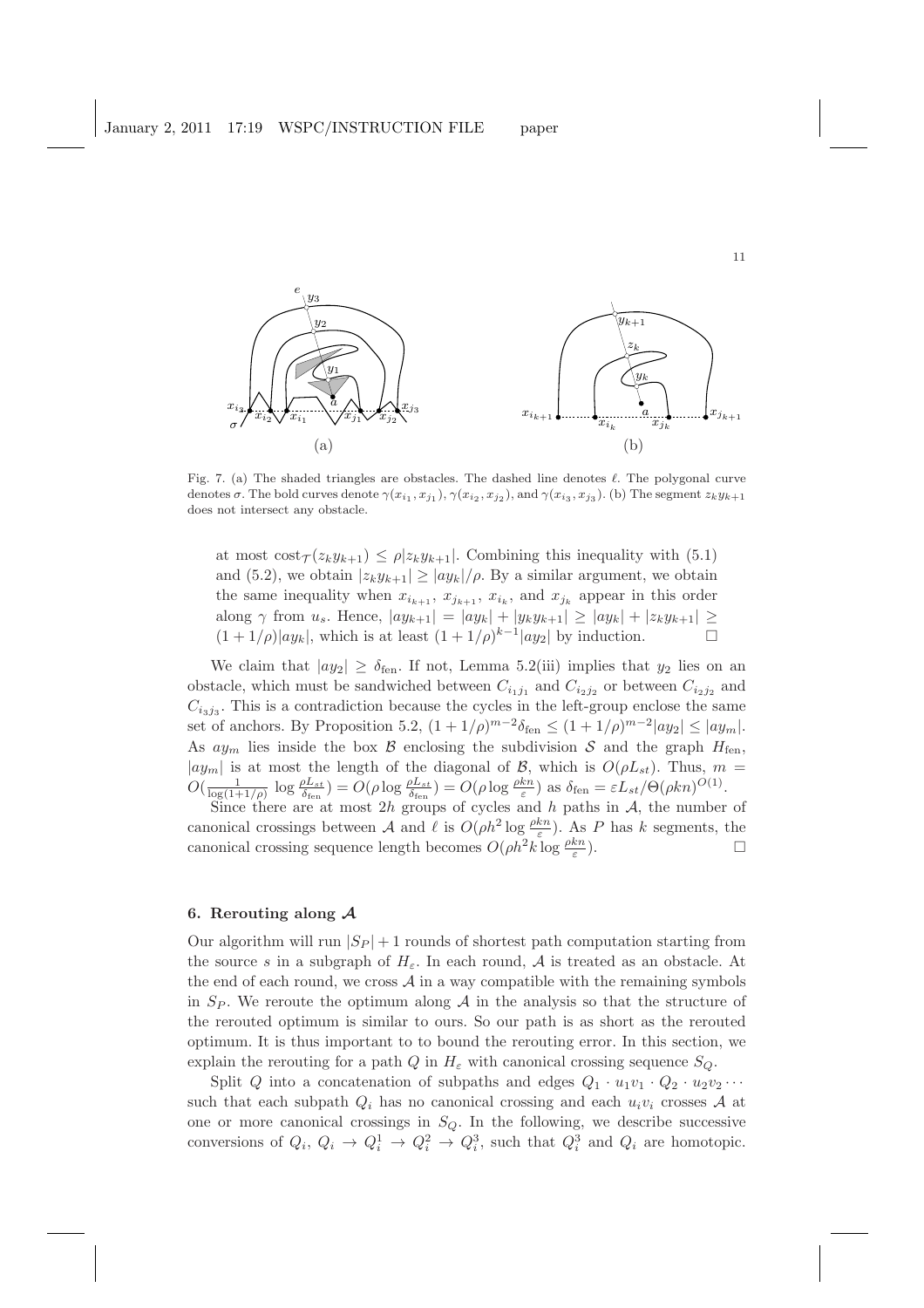

All crossings between  $Q_i$  and A are cancellable and canceling two adjacent symbols can be implemented by rerouting  $Q_i$  along  $A$  as illustrated by the conversion from Fig. 8(a) to Fig. 8(b). After doing all cancellations, we get a path  $Q_i^1$  that does not cross A. For each path  $\gamma$  in A from  $u_s$  to some anchor, we shortcut  $Q_i^1$  along the right side of  $\gamma$  between the first and last contact points of  $Q_i^1$  (in order along  $Q_i^1$ ) on the right side of  $\gamma$ , and we shortcut analogously along the left side of  $\gamma$ . The resulting path is  $Q_i^2$ . This step is illustrated by the conversion from Fig. 8(b) to Fig. 8(c).

Finally, we convert  $Q_i^2$  to a homotopic path  $Q_i^3$  in  $H_{\varepsilon}$  as follows. The path  $Q_i^2$ consists of several disjoint maximal subpaths that are delimited by some vertices of  $H_{\varepsilon}$ . (The remaining nodes of  $Q_i^2$  are turns that  $Q_i^2$  make at the edges of A.) Each such maximal subpath lies in a region of  $S$  with the subpath endpoints on the boundary of this region. We straighten  $Q_i^2$  by replacing each such subpath by the edge between the subpath endpoints. This produces  $Q_i^3$ .

**Lemma 6.1.** *Let* Q *be a path in*  $H_{\varepsilon}$  *with canonical crossing sequence*  $S_Q$ *. We can convert* Q *to a homotopic path*  $Q^3$  *in*  $H_\varepsilon$  *such that:* 

- (i)  $Q^3$  is the concatenation  $Q_1^3 \cdot u_1v_1 \cdot Q_2^3 \cdot u_2v_2 \cdots$  such that  $Q_i^3$  does not cross A and the edge  $u_i v_i$  crosses A at one or more canonical crossings in  $S_Q$ .
- (ii)  $\text{cost}_{\mathcal{S}}(Q^3) \leq \text{cost}_{\mathcal{S}}(Q) + O(\rho h^2 \delta_{\text{fen}} |S_Q|).$

*Proof.* Consider (i). Since we preserve the edges  $u_i v_i$  that cross A at one or more canonical crossings in  $S_Q$ , it suffices to show that  $Q_i^3$  does not cross A. By construction,  $Q_i^2$  does not cross A. When we convert  $Q_i^2$  to  $Q_i^3$ , we shortcut maximal subpaths delimited by some vertices of  $H_{\varepsilon}$ . Let  $(w, \ldots, w')$  be one such subpath. Note that  $(w, \ldots, w')$  lies in some region f of S, the intermediate nodes of  $(w, \ldots, w')$ lie in the interior of f, and w and w' are vertices of  $H<sub>\varepsilon</sub>$  on the boundary of f. If an edge  $e$  of  $A$  crosses the segment  $ww'$ , then  $e$  is a chord of  $f$  and  $e$  must cross  $(w, \ldots, w')$  too. This is impossible as  $Q_i^2$  does not cross A. Hence, the correctness of (i) follows.

Consider the example in Fig. 9, where  $\gamma_i$  is a path in A from  $u_s$  to an anchor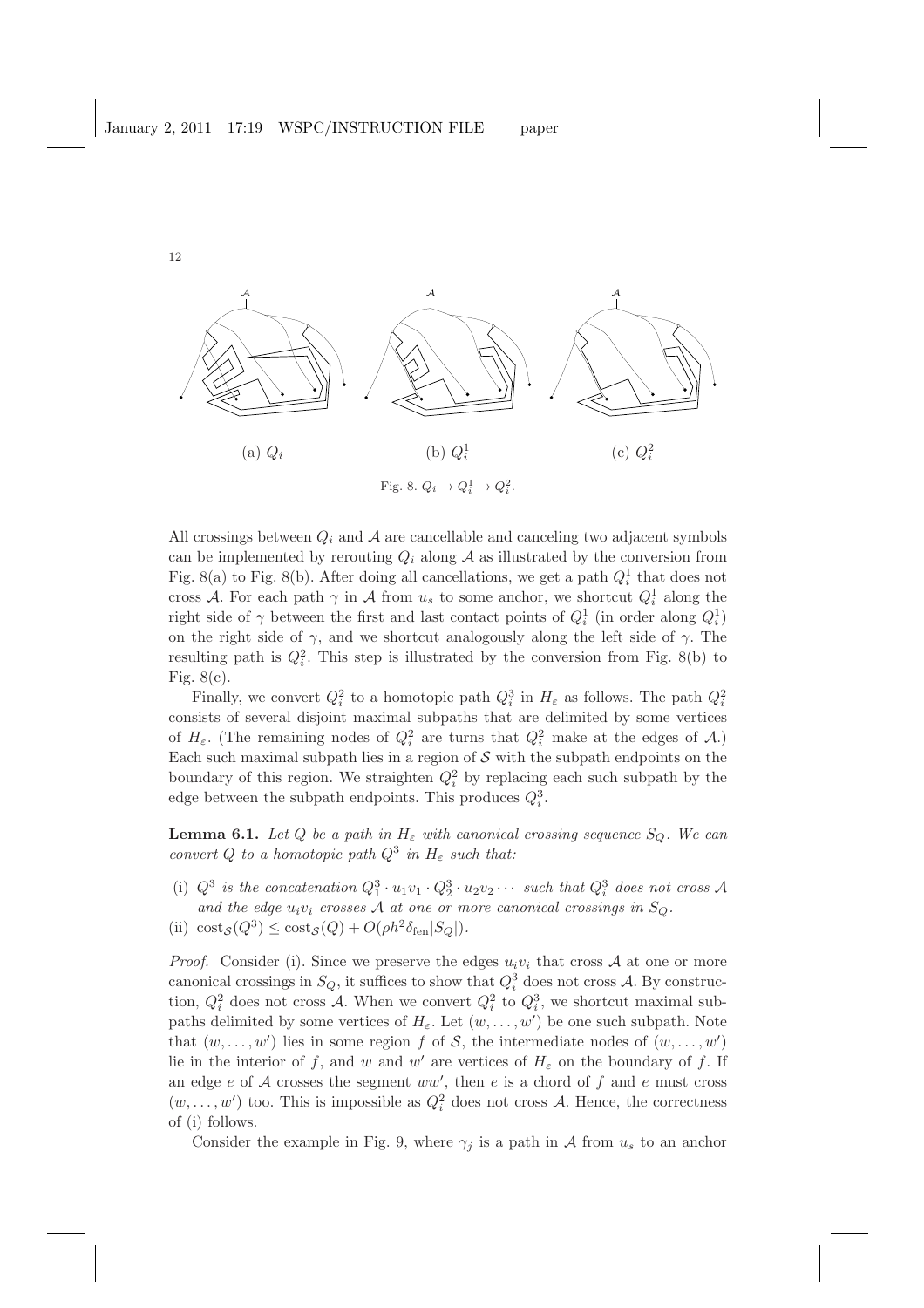

Fig. 9. The dashed polyline denotes  $Q_i \setminus Q_i^2$ .



Fig. 10. In (a), subpaths between  $Q_i$  and  $\gamma_j$  for  $j \in [1, h]$  are swapped to yield  $Q_i^2$  and  $\beta_{j,L}$  for  $j \in [1, h]$ . In (b),  $Q_i^2$  and  $\beta_{j,L}$  for  $j \in [1, h]$  are straightened to yield  $Q_i^3$  and  $\beta'_{j,L}$  for  $j \in [1, h]$ .

 $a_j$ . To bound the rerouting error, it is instructive to view the conversion from  $Q_i^2$  to  $Q_i^3$  as swapping some subpaths of  $Q_i$  and  $\gamma_j$  for  $j \in [1, h]$  from Fig. 9 to Fig. 10(a) to yield  $Q_i^2$  and  $\beta_{j,L}$  for  $j \in [1, h]$ , followed by path straightening in Fig. 10(b) to yield  $Q_i^3$  and  $\beta'_{j,L}$  for  $j \in [1, h]$ . The straightening of  $Q_i^2$  is the conversion from  $Q_i^2$  to  $Q_i^3$  as explained previously. We apply the same straightening to obtain  $\beta'_{j,L}$  from  $\beta_{j,L}$ . We label  $\beta_{j,L}$  and  $\beta'_{j,L}$  with a subscript L to signify the swapping done for the overlap between  $Q_i^2$  and  $\gamma_j$  on the left side of  $\gamma_j$ . In general,  $Q_i^2$  may also overlap with  $\gamma_j$  on its right side and the swapping and straightening would produce another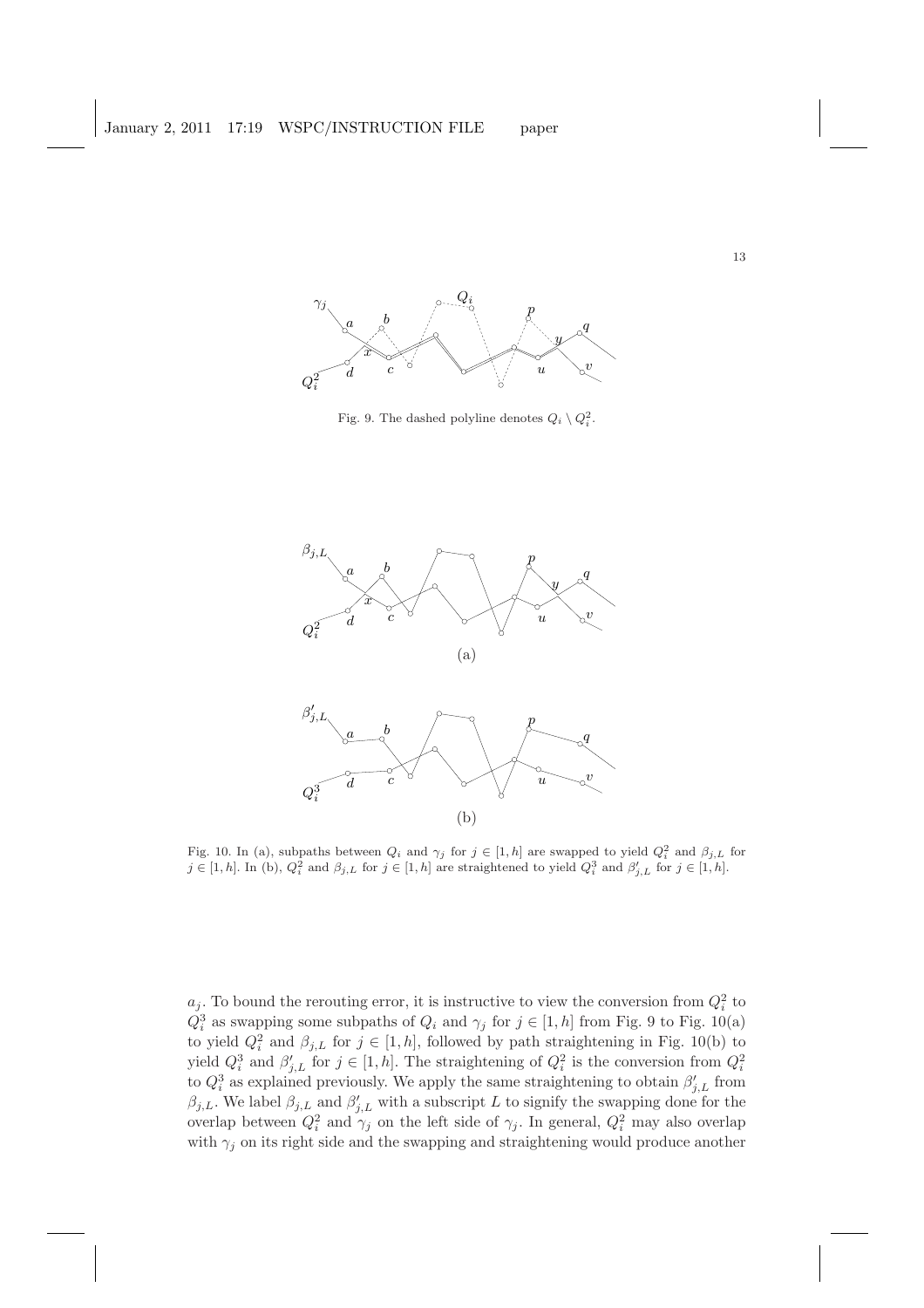$\beta_{j,R}$  and  $\beta'_{j,R}$ . Therefore,

$$
\sum_{j=1}^{h} (\text{cost}_{\mathcal{S}}(\beta'_{j,L}) + \text{cost}_{\mathcal{S}}(\beta'_{j,R})) + \text{cost}_{\mathcal{S}}(Q_i^3)
$$
  

$$
\leq \sum_{j=1}^{h} (\text{cost}_{\mathcal{S}}(\beta_{j,L}) + \text{cost}_{\mathcal{S}}(\beta_{j,R})) + \text{cost}_{\mathcal{S}}(Q_i^2)
$$
  

$$
= \sum_{j=1}^{h} 2 \text{cost}_{\mathcal{S}}(\gamma_j) + \text{cost}_{\mathcal{S}}(Q_i).
$$

By Lemma  $5.2$ (ii), we have

$$
\sum_{j=1}^{h} 2 \operatorname{cost}_{\mathcal{S}}(\gamma_j) \leq \sum_{j=1}^{h} (\operatorname{cost}_{\mathcal{S}}(\beta'_{j,L}) + \operatorname{cost}_{\mathcal{S}}(\beta'_{j,R})) + O(\rho h^2 \delta_{\text{fen}}).
$$

It follows that  $\text{cost}_{\mathcal{S}}(Q_i^3) \leq \text{cost}_{\mathcal{S}} Q_i + O(\rho h^2 \delta_{\text{fen}}) = \text{cost}_{\mathcal{T}} Q_i + O(\rho h^2 \delta_{\text{fen}})$  and hence

$$
cost_{\mathcal{S}}(Q^3) \le cost_{\mathcal{T}} Q + O(\rho h^2 \delta_{\text{fen}} |S_Q|).
$$

#### 7. Main algorithm

First, we construct A using Lemma 5.2 and superimpose it on  $S$  in time linear in the size of A. Since A bends only at vertices of  $H_{\varepsilon}$  on the edges of S, no new nodes are generated, so the overlay has size  $O(\frac{h}{\varepsilon}n \log \frac{1}{\varepsilon})$  by Lemma 5.2.

Next, we obtain  $H_{\text{alg}}$  from  $H_{\varepsilon}$  as follows. The neighborhood of each vertex in A is cut into 2 to h connected components by A. We split each vertex in A and place one copy in each connected component. The copies of the same vertex have a natural circular order around the vertex. We connect two copies of a vertex by a *dummy edge* if they are adjacent in the circular order. In total, we add  $O(|A|)$ copies and  $O(|A|)$  dummy edges. Then we obtain  $H_{\text{alg}}$  deleting any edge of  $H_{\varepsilon}$  that intersecting  $A$  and all the dummy edges. (We do not need the dummy edges in  $H_{\text{alg}}$ , but we need to use them to cross A after each round of the shortest path computation.)

Take a (triangular) region f of S. Each edge of  $A$  in f is a chord. Since  $A$  does not intersect itself, its edges divide  $f$  into several zones. We partition the vertices of  $H_{\varepsilon}$  on the boundary of f according to the zones that they belong to. Vertices in the same zone are given the same zone id. This can be done in  $O(\frac{1}{\varepsilon} \log \frac{1}{\varepsilon})$  time by walking around the boundary of f once. Then, an edge pq of  $H<sub>\varepsilon</sub>$  in f intersects an edge of  $A$  iff the zone ids of  $p$  and  $q$  are different. Hence, it takes  $O(1)$  time to check one edge and hence  $H_{\text{alg}}$  can be constructed in  $O(\frac{h}{\varepsilon^2} n \log^2 \frac{1}{\varepsilon})$  time.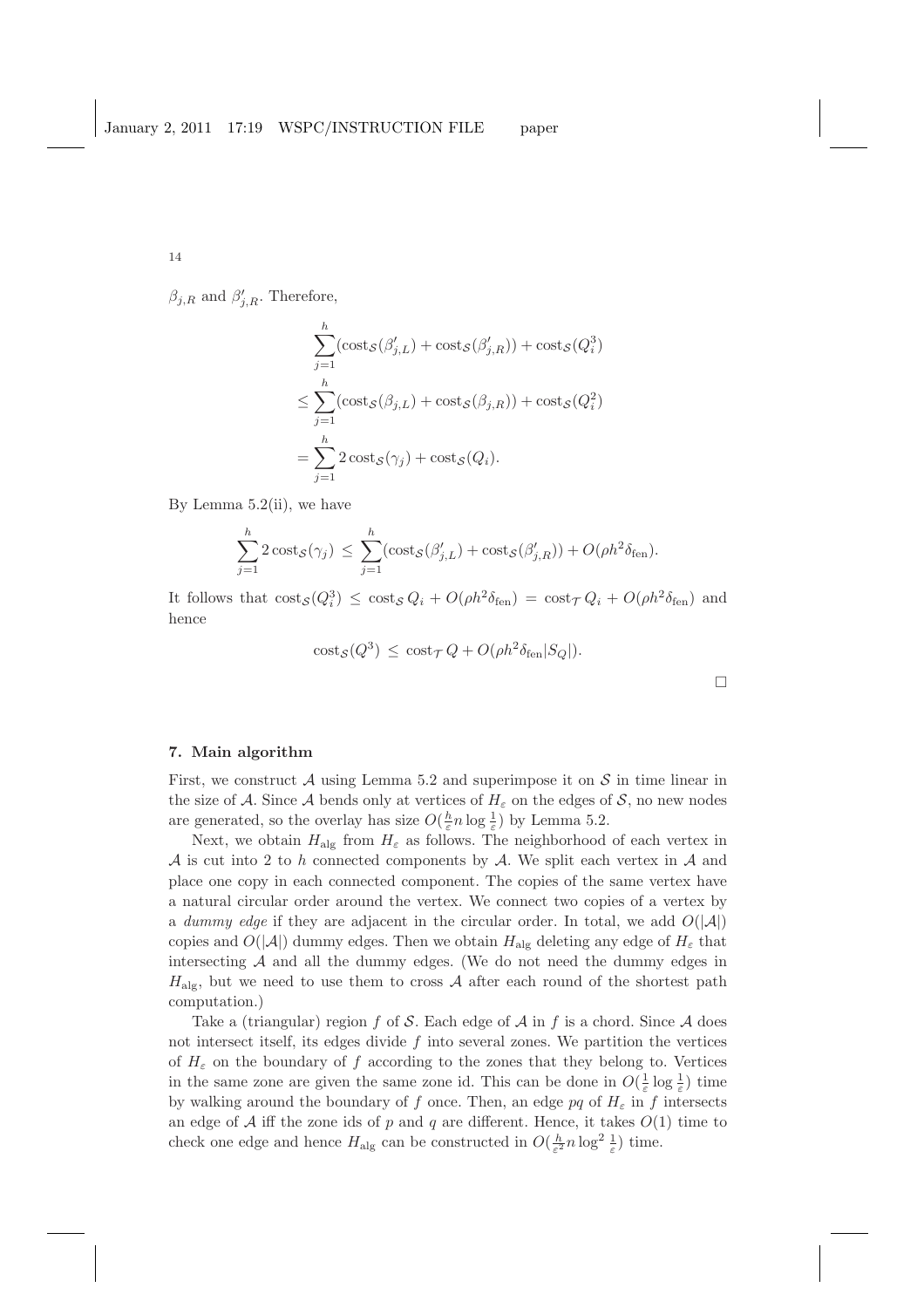We intersect  $A$  with  $P$  by brute force to find its canonical crossing sequence  $S_P$  in  $O(\frac{h}{\varepsilon}kn\log\frac{1}{\varepsilon})$  time. We run  $|S_P|+1$  rounds of shortest path computation in  $H_{\text{alg}}$ . In the initialization, for each vertex p of  $H_{\text{alg}}$ , we set a vector  $p[i] = \infty$  for  $i \in [0, |S_P|]$ . The entry  $p[i]$  is supposed to store the shortest path cost in  $H_{\text{alg}}$  from s to  $p$  subject to the constraint that the canonical crossing sequence of the path consists of the first i symbols in  $S_P$ .

In the first round, we set  $s[0] = 0$  and compute shortest paths in  $H_{\text{alg}}$  from s to all other vertices. The shortest path cost of a vertex  $p$  is stored at  $p[0]$  during this round. For each edge of  $H_{\varepsilon}$  and each dummy edge pq, let  $\sigma_{pq}$  denote the canonical crossing sequence of pq. At the end of the first round, for any edge of  $H_{\varepsilon}$ and any dummy edge pq such that  $\sigma_{pq}$  is a prefix of  $S_P$ , we update  $q[|\sigma_{pq}|]$  to be  $\min\{q||\sigma_{pq}||, p[0] + \text{cost}_{\mathcal{S}}(pq)\}\.$  The cost of pq is 0 if it is a dummy edge.

In general, for  $j \geq 1$ , the  $(j + 1)$ th round begins with selecting vertices v of  $H_{\text{alg}}$  such that  $v[j] \neq \infty$  and run Dijkstra's algorithm in  $H_{\text{alg}}$  from these vertices as multiple sources. This is akin to the computation of a weighted Voronoi diagram. The shortest path cost of a vertex p is stored at  $p[j]$  during this round. Similarly, at the end of the  $(j + 1)$ th round, we find all the edges of  $H_{\varepsilon}$  and dummy edges pq such that  $\sigma_{pq}$  matches  $S_P$  from the  $(j + 1)$ th to the  $(j + |\sigma_{pq}|)$ th symbols, and update  $q[j + |\sigma_{pq}|\]$ . That is,  $q[j + |\sigma_{pq}|\] = \min\{q[j + |\sigma_{pq}|\]$ ,  $p[j] + \text{cost}_{\mathcal{S}}(pq)\}$ . The final shortest path cost from s to t is stored at  $t[|S_P|]$ .

At the end of each round, we have to find all eligible edges to update the entries  $q[\cdot]$ 's. A dummy edge has a canonical crossing sequence with length  $O(h)$ . For an edge  $pq$  in  $H_{\varepsilon}$ , it lies inside a region. Such an edge  $pq$  may cross  $O(\frac{1}{\varepsilon} \log \frac{1}{\varepsilon})$  segments in A and crossing one such segment corresponds to gaining up to  $O(h)$  symbols. It means that  $|\sigma_{pq}| = O(\frac{h}{\varepsilon} \log \frac{1}{\varepsilon})$ . It is time-consuming to check every edge in  $H_{\varepsilon}$ and every dummy edge to identify the eligible ones. Fortunately, we can do it more efficiently by preprocessing.

**Lemma 7.1.** We can build a data structure in  $O(|S_P|\frac{h}{\varepsilon^2}n\log^2\frac{1}{\varepsilon})$  time so as to *report the eligible edges in time proportional to their number at the end of each round.*

*Proof.* We first consider the regular edges in  $H_{\varepsilon}$ . Each region f of S is split by A into disjoint *zones*, each being a simple polygon. There are  $O(\frac{1}{\varepsilon} \log \frac{1}{\varepsilon})$  zones in f because each zone contains some vertex of  $H_{\varepsilon}$  in f. We can build a dual tree  $T_f$  to model the adjacency of the zones in  $f$ . Each node of  $T_f$  represents a zone and two zones are connected in  $T_f$  if they are adjacent. Building  $T_f$  takes  $O(\frac{1}{\varepsilon} \log \frac{1}{\varepsilon})$  time. Fig. 11 shows the zones in a region  $f$ .

For each zone z in f, root  $T_f$  at z and attach z to a dummy parent. Then we expand each edge between a zone  $z'$  and its child zone  $z''$  into  $O(h)$  edges, each containing one symbol that is gained by going from zone  $z'$  to zone  $z''$ . Denote by  $T_{f,z}$  the resulting rooted tree. It has  $O(\frac{h}{\varepsilon} \log \frac{1}{\varepsilon})$  size. Fig.12 shows  $T_{f,z_1}$  for the example in Fig. 11. In  $T_{f,z}$ , we can read off the symbol sequence from any vertex p in zone  $z$  to any vertex  $q$  in another zone. But this sequence may not be canonical. To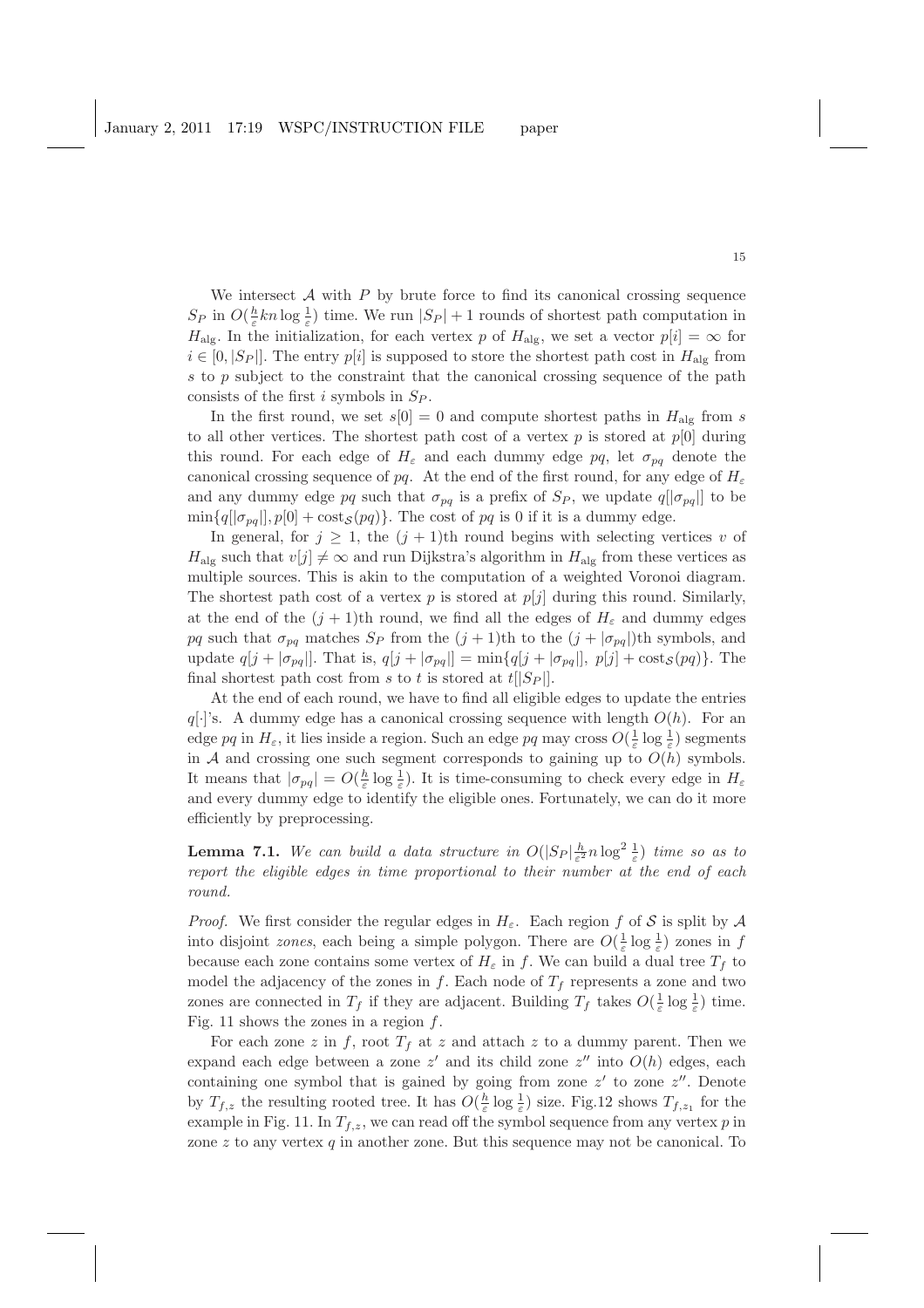

Fig. 11. The division of a region into zones.



Fig. 12.  $T_{f,z_1}$ .



Fig. 13.  $\tilde{T}_{f,z_1}$ .

obtain canonical sequences, we perform a BFS of  $T_{f,z}$  while modifying  $T_{f,z}$  on the fly. Suppose that we visit a node x from its parent  $x'$  and let  $\phi$  be the symbol on the edge  $xx'$ . The path from z to  $x'$  gives a sequence of symbols  $\phi_1, \phi_2, \cdots, \phi_{i-1}, \phi_i$ . If  $\phi$ does not cancel  $\phi_i$ , we just continue with the BFS. If  $\phi$  cancels  $\phi_i$ , we detach x from x', make x a child of the grandparent  $x^*$  of  $x'$ , and set  $\phi_{i-1}$  to be the symbol on the edge xx<sup>∗</sup> . Then, we continue with the BFS. Basically, we are reducing the crossing sequences while generating them. Let  $\tilde{T}_{f,z}$  denote the final rooted tree converted from  $T_{f,z}$ , which is a prefix tree of canonical crossing sequences from z to all other zones in f. Fig. 13 shows  $\tilde{T}_{f,z_1}$  obtained from  $T_{f,z_1}$  in Fig. 12.

Then, we find in  $S_P$  the occurrences of all canonical crossing sequences in  $\tilde{T}_{f,z}$  as follows. We construct a suffix tree for  $S_P$  in  $O(|S_P|)$  time <sup>6</sup>. Next, we traverse  $\tilde{T}_{f,z}$  in a depth-first manner while navigating up and down the suffix tree correspondingly. It takes  $O(|\tilde{T}_{f,z}| + |S_P|)$  time to find for each sequence  $\sigma$  starting from z in  $\tilde{T}_{f,z}$ the subtree of the suffix tree that stores exactly the suffixes of  $S_P$  beginning with σ, which can then be traversed to output all occurrences of σ. There are  $O(\frac{1}{\varepsilon} \log \frac{1}{\varepsilon})$ sequences in  $\tilde{T}_{f,z}$  and each appears at most  $|S_P|$  times in  $S_P$ . Therefore, the total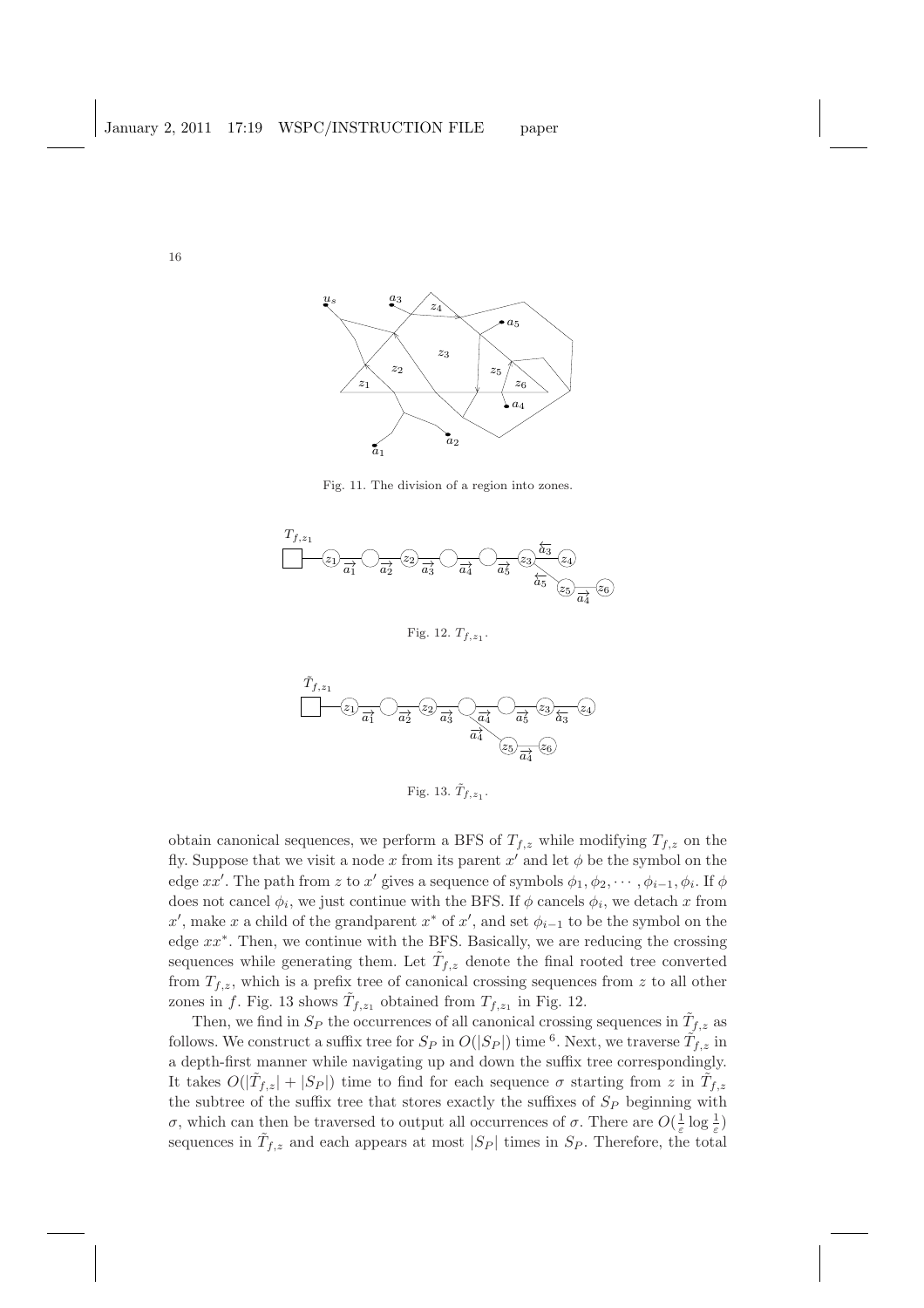time to find all the occurrences of the sequences in  $\tilde{T}_{f,z}$  in  $S_P$  is  $O(|\tilde{T}_{f,z}| + |S_P| +$  $|S_P|_{\varepsilon}^{\frac{1}{2}} \log \frac{1}{\varepsilon} \supseteq O(|S_P|_{\varepsilon}^{\frac{1}{2}} \log \frac{1}{\varepsilon}).$  Repeating for all zones in all regions gives a running time of  $O(|S_P|\frac{h}{\varepsilon^2}n\log^2\frac{1}{\varepsilon})$ . We use  $|S_P|$  lists to store the results. The *j*th list contains all zone pairs  $(z, z')$  such that the canonical crossing sequence from z to z' matches  $S_P$  at the jth position. We also build a two-dimensional array  $E[\cdot, \cdot]$  indexed by zone pairs such that  $E[z, z']$  stores the vertex pair  $(p, q)$  where  $p \in z$  and  $q \in z'$ . This takes  $O(\frac{h}{\varepsilon^2} n \log^2 \frac{1}{\varepsilon})$  time. At the end of the *j*th round, for each zone pair  $(z, z')$ in the *j*th list, we report all vertex pairs in  $E[z, z']$ .

Consider the dummy edges. For each dummy edge pq, we search for  $\sigma_{pq}$  in the suffix tree of  $S_P$ . We can find all the occurrences of  $\sigma_{pq}$  in  $S_P$  in  $O(|S_P| + h)$  time, since  $|\sigma_{pq}| = O(h)$ . In total, it takes  $O(|S_P|\frac{h}{\varepsilon}n \log \frac{1}{\varepsilon})$  time. We again use  $|S_P|$  lists to store the results. The jth list contains all the dummy edges such that  $\sigma_{pq}$  matches  $S_P$  at position j. Then, at the end of round j, we can report all the eligible dummy edges by just outputting the *j*th list.  $\Box$ 

Theorem 7.1. *Let* P *be a polygonal path of* k *segments in a weighted subdivision* T with h *obstacles and* n *vertices. For any*  $\varepsilon \in (0,1)$ *, we can compute a*  $(1+\varepsilon)$ *approximate shortest path homotopic to* P in  $O(\frac{h^3}{\epsilon^2})$  $\frac{h^3}{\varepsilon^2}$ kn polylog $(k, n, \frac{1}{\varepsilon})$ ) time, where *the hidden constant depends on* ρ *and some geometric parameters.*

*Proof.* Let O be the shortest path in  $\mathcal T$  homotopic to P. Using the analysis of Sun and Reif <sup>17</sup>, the path O can be snapped to a  $1 + \varepsilon$  homotopic approximation  $O'$  in  $H_{\varepsilon}$ . Then,  $O'$  can be converted to a path  $O''$  that satisfies Lemma 6.1. Our algorithm returns a path cost at most  $\cos \frac{1}{s}(O'') \leq \cos \frac{1}{s}(O') + O(\rho h^2 \delta_{\text{fen}} |S_P|) \leq$  $(1+\varepsilon)\cos(s) + O(\rho h^2 \delta_{\text{fen}} |S_P|)$ . If we set  $\delta_{\text{fen}} = \varepsilon L_{st}/(\rho h^2 |S_P|)$ , the additive term becomes  $O(\varepsilon L_{st}) = O(\varepsilon \cos t_{\mathcal{S}}(O))$ . Hence, our path cost is  $(1+O(\varepsilon)) \cos t_{\mathcal{S}}(O)$ . The factor  $1 + O(\varepsilon)$  can be made  $1 + \varepsilon$  by manipulating the constants.

By Lemma 7.1, the preprocessing takes  $O(|S_P| \frac{h}{\varepsilon^2} \log^2 \frac{1}{\varepsilon})$  time. Consider the shortest path computation. Since  $H_{\text{alg}}$  has  $O(\frac{h}{\varepsilon} n \log \frac{1}{\varepsilon})$  vertices and  $O(\frac{h}{\varepsilon^2} n \log^2 \frac{1}{\varepsilon})$ edges, one round of Dijkstra takes  $O(\frac{h}{\varepsilon^2} n \text{ polylog}(k,n,\frac{1}{\varepsilon}))$  time. We use eligible edges pq to update the entries  $q[i]$ 's at the end of each round, which takes  $O(\frac{h}{\varepsilon^2} n \log^2 \frac{1}{\varepsilon})$ time. Hence, the total running time of all rounds is  $O(|S_P| \frac{h}{\varepsilon^2} n \text{ polylog}(k, n, \frac{1}{\varepsilon}))$  =  $O(\frac{h^3}{\varepsilon^2})$  $\frac{h^3}{\varepsilon^2}$  kn polylog(k, n,  $\frac{1}{\varepsilon}$ )), where the hidden constant depends on  $\rho$  and some geometric parameters.

## Acknowledgment

Research of Cheng and Jin are partly supported by the Research Grant Council, Hong Kong, China (project no. 612107).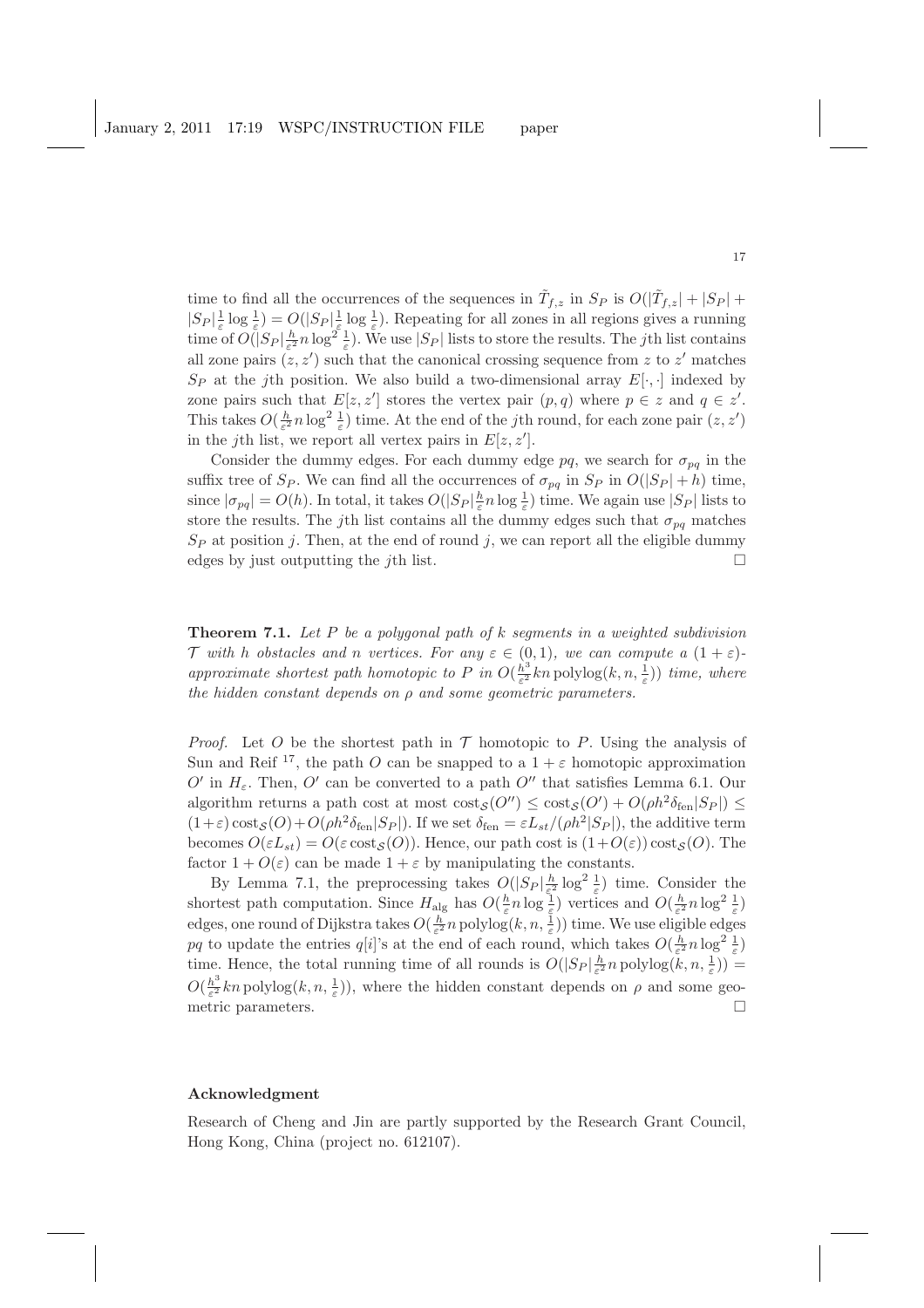### References

- 1. L. Aleksandrov, A. Maheshwari, and J.-R. Sack. Determining approximate shortest paths on weighted polyhedral surfaces. *Journal of the ACM*, 52(1):25–53, 2005.
- 2. S. Bespamyatnikh. Computing homotopic shortest paths in the plane. *Journal of Algorithms*, 49 (2003), 284–303.
- 3. S. Cabello, Y. Liu, A. Mantler and J. Snoeyink Testing Homotopy for Paths in the Plane. *Discrete and Computational Geometry*, 31 (2004), 61–81.
- 4. R. Cole and A. Siegel. River routing every which way, but loose. *Proceedings of the 25th Annual Symposium on Foundations of Computer Science*, 1982, 65–73.
- 5. A. Efrat, S.G. Kobourov and A. Lubiw. Computing homotopic shortest paths efficiently. *Computational Geometry: Theory and Applications*, 35 (2006), 162–172.
- 6. M. Farach. Optimal suffix tree construction with large alphabets. *Proc. 38th Annu. Sympos. Found. Comput. Sci.*, 1997, 137–143.
- 7. K.D. Forbus, J. Uhser and V. Chapman. Qualitative spatial reasoning about sketch maps. *AI Magazine*, 24 (2004), 61–72.
- 8. M.L. Fredman and R.E. Tarjan. Fibonacci heaps and their uses in improved network optimization algorithms. *J. ACM*, 34 (1987), 596–615.
- 9. S. Gao, M. Jerrum, M. Kaufmann, K. Kehlhorn, W. Rülling, and C. Storb. On continuous homotopic one layer routing. *Proceedings of the 4th Annual Symposium on Computational Geometry*, 1998, 392–402.
- 10. J. Hershberger and J. Snoeyink. Computing minimum length paths of a given homotopy class. *Computational Geometry: Theory and Applications*, 4 (1994), 63–98.
- 11. J. Hershberger and S. Suri. An optimal algorithm for Euclidean shortest paths in the plane. *SIAM Journal on Computing*, 28 (1999), 2215–2256.
- 12. J.R. Munkres. *Topology: a first course*. Prentice Hall, 1975.
- 13. M. Kaufmann and K. Mehlhorn. On local routing of two-terminal nets. *J. Comb. Theory*, Ser. B, 55(1992), 33–72.
- 14. M. Lanthier, A. Maheshwari, and J.-R. Sack. Shortest anisotropic paths on terrains. *Proceedings of the 26th International Colloquium on Automata, Languages and Programming*, pages 524–533, 1999.
- 15. C.E. Leiserson and F.M. Maley. Algorithms for routing and testing routability of planar VLSI layouts. *Proceedings of the 17th Annual Symposium on Theory of Computing*, 1985, 69–78.
- 16. J. Mitchell and C. Papadimitriou. The weighted region problem: Finding shortest paths through a weighted planar subdivision. *Journal of the ACM*, 38(1):18–73, 1991.
- 17. Z. Sun and J. Reif. On finding approximate optimal paths in weighted regions. *Journal of Algorithms*, 58(1):1–32, 2006.

### Appendix A. Proof of Lemma 5.1

Let  $f, q : [0, 1] \rightarrow |T|$  be two paths from s to t. We omit the analysis for the backward direction because it is easy to deform  $f$  to  $g$  if they have the same canonical crossing sequence. Assume that  $f$  and  $g$  are homotopic. Without loss of generality, we can assume that the crossing sequences of  $f$  and  $g$  are canonical. We show that their crossing sequences are the same using covering space and covering map in topology <sup>12</sup> .

We perturb the interior of every  $\alpha_i$  so that the perturbed paths are physically interior-disjoint. Specifically, let  $\beta_i$  denote the slightly displaced  $\alpha_i$  ( $a_i$  is still the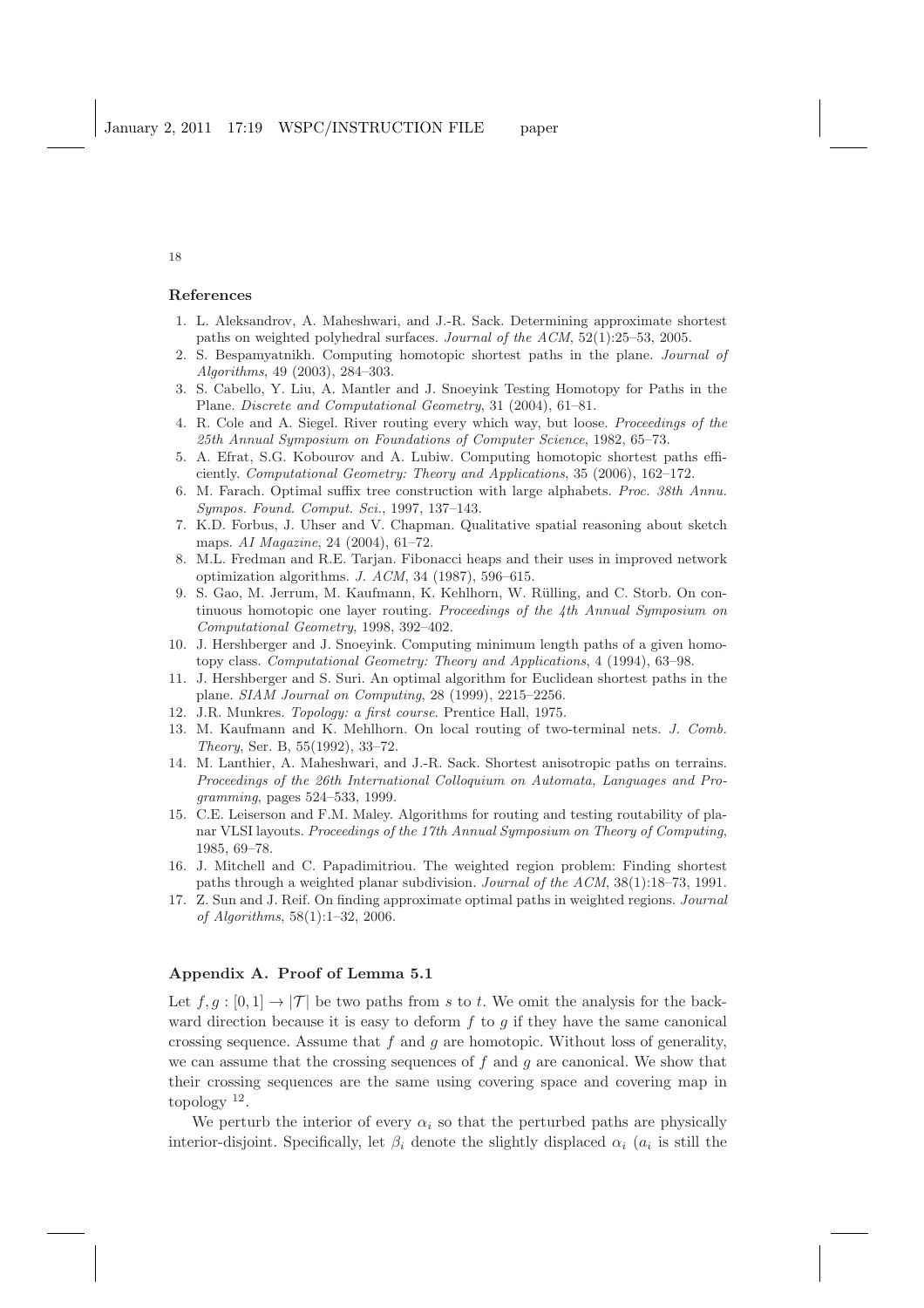endpoint of  $\beta_i$ , we ensure that  $\text{int}(\beta_i) \cap \text{int}(\beta_j) = \emptyset$ ,  $a_i$  is the only contact point between  $\beta_i$  and the obstacles, and the left-to-right orders of the  $\alpha_i$ 's and the  $\beta_i$ 's along the vertical ray in  $A$  are the same. Hence, the path f crosses the  $\beta_i$ 's in the same order as the  $\alpha_i$ 's. So does g.

Recall that H is  $\mathbb{R}^2$  minus the obstacles with anchors. So H is an open set and, in particular, it does not contain any anchor. We cut  $H$  open by duplicating the interiors of  $\beta_1, \beta_2, \ldots$  Denote the cut open H by S. There are two copies of the interior of  $\beta_i$  in S, and we denote the left copy by  $\beta_{i,0}$  and the right copy by  $\beta_{i,1}$ (with respect to the direction of  $\alpha_i$ ). We create infinitely many labelled copies of S, denoted by  $S(\sigma_k, k)$ , where k is any non-negative integer and  $\sigma_k$  is a sequence of k symbols in  $\{\beta_{1,0}, \beta_{1,1}, \beta_{2,0}, \beta_{2,1}, \ldots\}$ , repetitions allowed. We glue  $S(\sigma_k, k)$  and  $S(\sigma_{k+1}, k+1)$  together, whenever  $\sigma_{k+1}$  is equal to  $\sigma_k$  appended with some  $\beta_{i,\delta}$ , by identifying  $\beta_{i,\delta}$  in  $S(\sigma_k, k)$  with  $\beta_{i,1-\delta}$  in  $S(\sigma_{k+1}, k+1)$ . Denote the resulting set by  $H$ , which is like a stack of copies of S glued together.

Define  $\pi : \tilde{H} \to H$  to be the "vertical projection" of points in  $\tilde{H}$  onto H. We claim that H is a covering space and  $\pi$  is a covering map. It requires showing that every point  $x \in H$  has an open neighborhood  $B_x$  such that  $\pi^{-1}(B_x)$  consists of disjoint sets homeomorphic to  $B_x$ . If x does not lie on any  $\beta_i$ , we can choose a small enough  $B_x$  that avoids all  $\beta_i$ 's. Then,  $\pi^{-1}(B_x)$  consists of disjoint copies of  $B_x$ , one from each  $S(\sigma_k, k)$  in  $\tilde{H}$ . If x lies on some  $\beta_i$ , then  $x \in \text{int}(\beta_i)$  because H contains no anchor and we can choose a small enough  $B_x$  that avoids other  $\beta_i$ 's. Then  $\pi^{-1}(B_x)$  consists of disjoint copies of  $B_x$ , each straddling some  $S(\sigma_k, k)$  and  $S(\sigma_{k+1}, k+1)$  in  $\tilde{H}$  such that  $\sigma_k$  is a prefix of  $\sigma_{k+1}$ . This shows that  $\tilde{H}$  is a covering space and  $\pi$  is a covering map.

We also claim that  $H$  contains no cycle of copies of  $S$ . If not, take the copy  $S(\sigma_{k+1}, k+1)$  in a cycle such that  $\sigma_{k+1}$  is the longest. Then,  $S(\sigma_{k+1}, k+1)$  is connected to two different copies  $S(\sigma_k, k)$  and  $S(\sigma'_k, k)$  in this cycle. So  $\sigma_k \neq \sigma'_k$ but both  $\sigma_k$  and  $\sigma'_k$  are prefixes of  $\sigma_{k+1}$  with length k, an impossibility.

Let  $x_0$  be the point in  $S(\text{null}, 0)$  such that  $\pi(x_0) = s$ . By standard results in topology <sup>12</sup>, since f and g are homotopic, there are unique paths  $\tilde{f}, \tilde{g} : [0, 1] \to \tilde{H}$ such that  $\tilde{f}(0) = \tilde{g}(0) = x_0$ ,  $\pi \circ \tilde{f} = f$ ,  $\pi \circ \tilde{g} = g$ , and  $\tilde{f}$  and  $\tilde{g}$  are homotopic. So  $\tilde{f}$ and  $\tilde{q}$  have the same endpoints.

Trace the path f in H. We claim that if we leave some  $S(\sigma_k, k)$  by crossing some  $\beta_{i,\delta}$ , we cannot reenter  $S(\sigma_k, k)$ . Because there is no cycle of copies of S in  $H$ , the only way to reenter  $S(\sigma_k, k)$  is to cross the same  $\beta_{i,\delta}$  in reverse direction. If this can happen, then after leaving  $S(\sigma_k, k)$  and before reentering  $S(\sigma_k, k)$ , we must enter and leave some  $S(\sigma_{k'}, k')$ , both by crossing the same  $\beta_{j,\delta'}$ . But then an occurrence of  $\overleftarrow{a_j}$  is adjacent to an occurrence of  $\overrightarrow{a_j}$  in the crossing sequence of f, contradicting its canonicity. This establishes our claim for  $\tilde{f}$ . A similar claim holds for  $\tilde{g}$ .

If the crossing sequences of f and g are different, then  $\tilde{f}$  and  $\tilde{g}$  must enter different copies of S at some point. Neither  $\tilde{f}$  nor  $\tilde{g}$  can visit the same copy of S twice as proved above. So  $\tilde{f}$  and  $\tilde{g}$  cannot converge later because H contains no cycle of copies of S. That is,  $\tilde{f}$  and  $\tilde{q}$  end in different copies of S. This is impossible